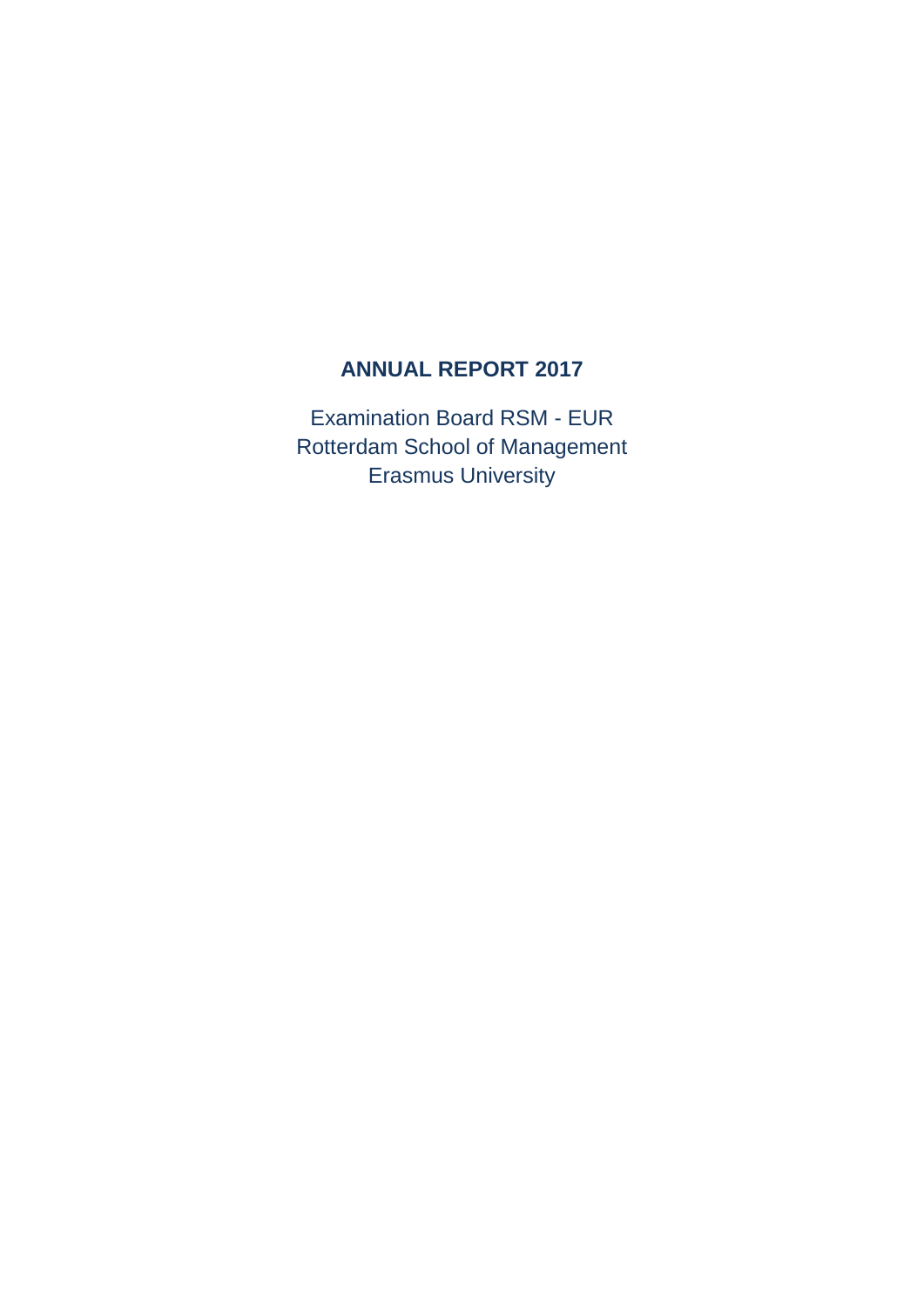*Editor*

Ms C.M. Dirks – van den Broek LL.M. Managing Director Examination Board RSM Rotterdam School of Management Erasmus University Burg. Oudlaan 50, Mandeville Building, room T5-41 P.O. Box 1738 3000 DR Rotterdam Phone: 010-4081895/2743 E-mail: [EC@rsm.nl](mailto:EC@rsm.nl)

© Examination Board RSM - EUR, Rotterdam School of Management, Erasmus University, Rotterdam, 25 June 2018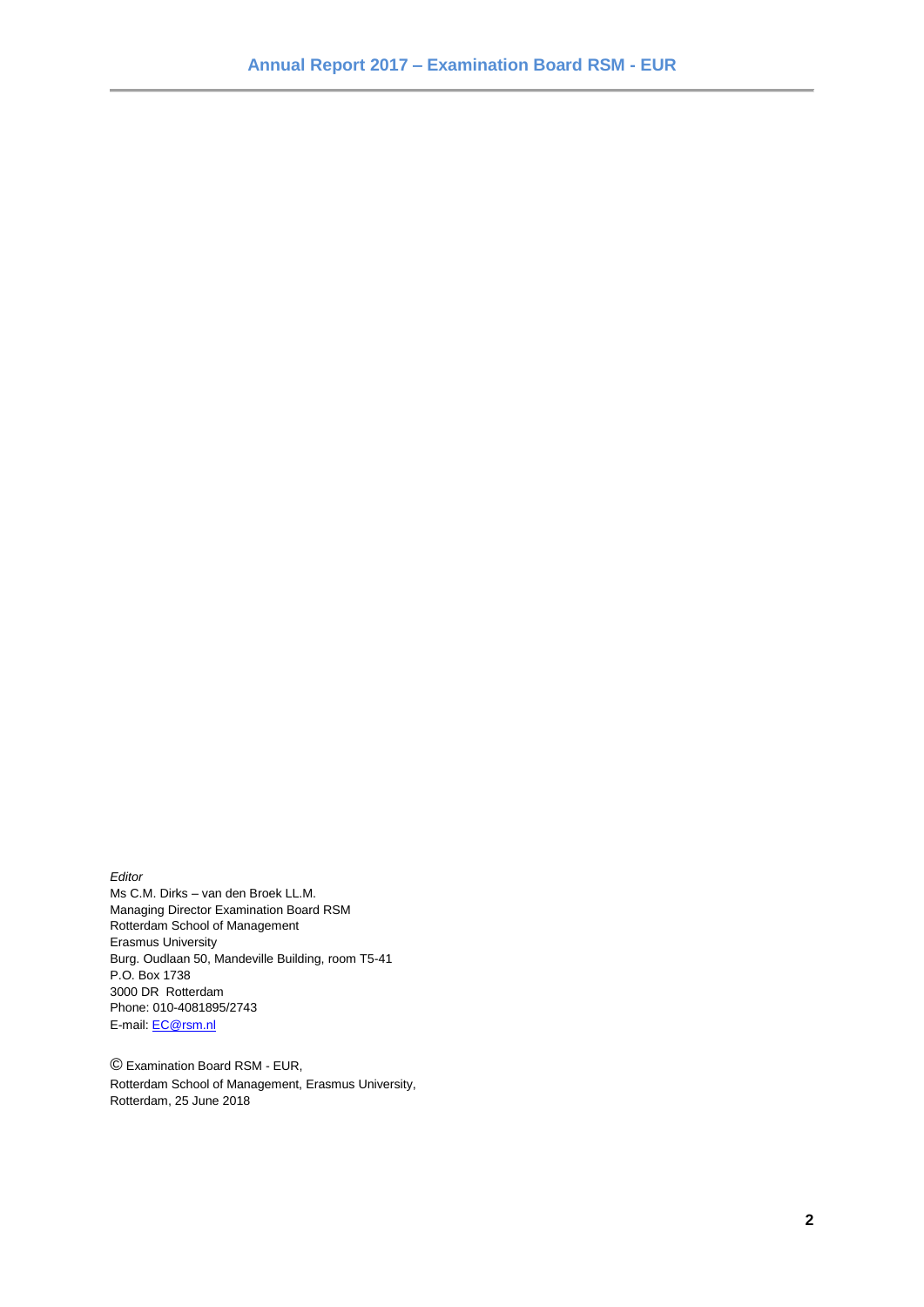# **Table of Contents**

| 1            |                                                                               |  |
|--------------|-------------------------------------------------------------------------------|--|
| $\mathbf{2}$ |                                                                               |  |
|              |                                                                               |  |
|              |                                                                               |  |
|              |                                                                               |  |
|              |                                                                               |  |
|              |                                                                               |  |
| 3            |                                                                               |  |
| 4            |                                                                               |  |
| 5            |                                                                               |  |
|              |                                                                               |  |
|              |                                                                               |  |
|              |                                                                               |  |
|              | 5.3.1                                                                         |  |
|              | 5.3.2                                                                         |  |
| 6            |                                                                               |  |
|              |                                                                               |  |
|              |                                                                               |  |
|              |                                                                               |  |
|              | 6.3.1                                                                         |  |
|              | 6.3.2                                                                         |  |
| 7            |                                                                               |  |
| 8            |                                                                               |  |
|              |                                                                               |  |
|              |                                                                               |  |
| 9            |                                                                               |  |
| 10           |                                                                               |  |
|              |                                                                               |  |
|              |                                                                               |  |
|              |                                                                               |  |
|              |                                                                               |  |
|              |                                                                               |  |
|              |                                                                               |  |
|              |                                                                               |  |
| 11           |                                                                               |  |
|              |                                                                               |  |
|              |                                                                               |  |
|              |                                                                               |  |
|              |                                                                               |  |
|              |                                                                               |  |
|              | Appendix B: Core tasks according to the Inspectorate of Education  25         |  |
|              |                                                                               |  |
|              |                                                                               |  |
|              | Appendix E. Minutes of the meeting Examination Board - Executive Board RSM 28 |  |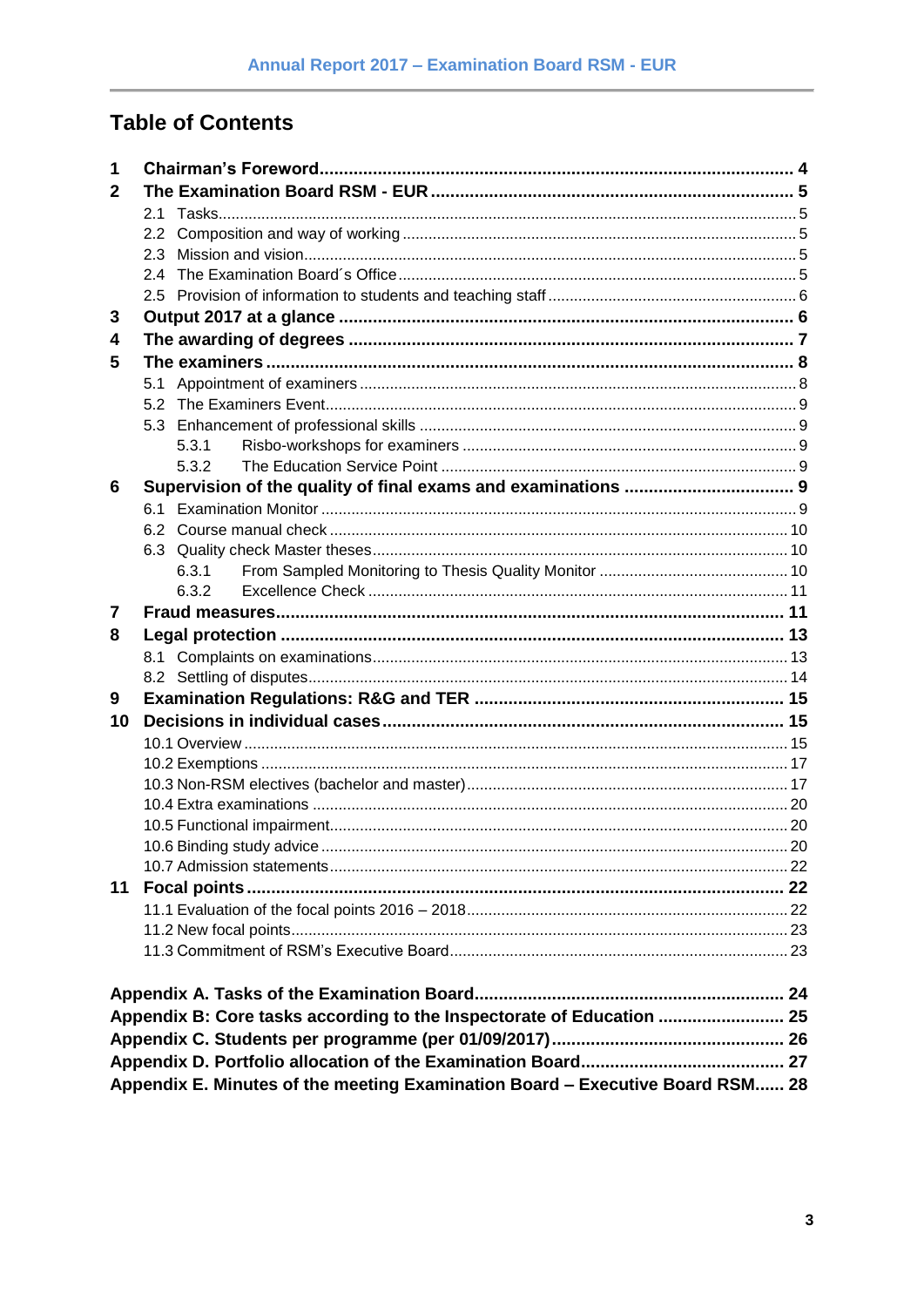## <span id="page-3-0"></span>**1 Chairman's Foreword**

As any year, 2017 was an eventful and interesting year for the Examination Board. In this foreword I would like to draw attention to some of the trends and challenges RSM faces from the perspective of examinations.

An emerging trend in 2017 is the growing juridification of the appeal process. Although the Examination Board acknowledges the right of students to appeal against any formal decision made by an examiners or the Examination Board, we are concerned about the change in processes that will lead to more work for examiners and the Examination Board who need to explain why they made a certain decision. This is even more troublesome as the appeals are more focused on procedural justice than on content-based justice.

A step forward is the improving internal position of the Examination Board and the communication with other parties involved in the educational process of RSM. From this year on we will attend the meetings of Academic Directors which fulfils the function of a sounding board, where examination issues can be raised, concerns and insights can be shared.

Another positive development is that the RSM Examination Boards of the pre- and post-experience programmes are beginning to align their examination policies. I consider this to be one of my main tasks as chairman of both committees.

2017 to a large extent already was aimed at preparing the two accreditations (NVAO/AACSB) the school will hopefully be getting renewed in 2018. As a part of this, the examiners were asked to revise and complement their teaching modules, assessment matrices and grading rubrics. The Examination Board has especially put a lot of effort to get a better control over the examinations of the master programmes. For example, we prescribed an assessment plan for all master courses to be checked by the Examination Board before publication. Understandably, many perceived this as a lot of red tape, more work and extra time. Nevertheless, it ensured that examiners were focussed on alignment between education and examinations. Thanks to this joint effort we feel RSM is now having most of the quality insuring processes in place that are needed.

Last but not least, the Examination Board wants to thank the 358 examiners at RSM who are doing a great job! Together we ensure that the high standards of RSM are securely met by our students and that this can be certified in the eyes of both internal and external stakeholders.

Vriendelijke groet / Regards Lucas Meijs

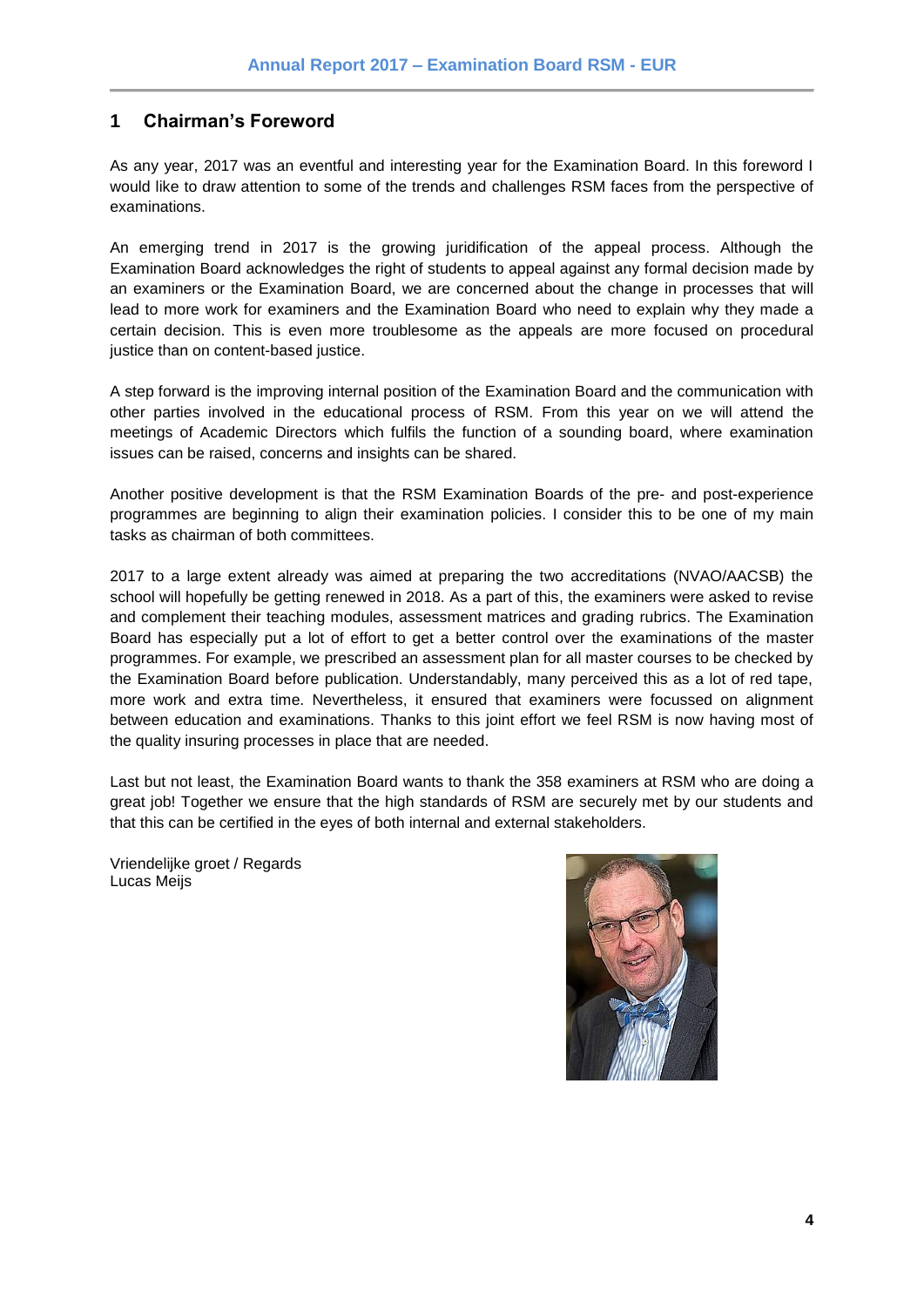## <span id="page-4-0"></span>**2 The Examination Board RSM - EUR**

#### <span id="page-4-1"></span>*2.1 Tasks*

The Examination Board has a broad range of different tasks with regard to the examinations. The tasks of the Examination Board are based on the Higher Education and Scientific Research Act (*Wet op het Hoger Onderwijs en Wetenschappelijk Onderzoek- WHW*). A summary of the Board's tasks can be found in appendix A. Furthermore, in appendix B the core tasks according to the Inspectorate of Education are listed. Appendix B can be regarded as a practical elaboration of most tasks mentioned in appendix A.

The Examination Board has been appointed by the Dean on behalf of the BSc- and MSc-programmes funded by the government. Appendix C. shows the BSc- and MSc-programmes concerned and the number of students per programme. The supervisory role of the Examination Board concerns many programmes: 20 degree programmes and three non-degree premaster/exchange programmes.

#### <span id="page-4-2"></span>*2.2 Composition and way of working*

The Examination Board consists of seven members: six members of RSM's academic staff, including the chairman and one external member. All members shall be appointed by the Dean. In 2017 members of the Examination Board were:

- Prof.dr. L.C.P.M. Meijs (Chairman)
- Dr. E.A. van der Laan
- Ir. A.J. Roodink (Vice Chairman)
- Dr. M.B.J. Schauten (external member)
- Dr. A.H.L. Slangen (until 1 October 2017)
- Dr. B.H.E. Wempe
- Vacancy B1 portfolio

The Examination Board jointly sets up the rules, regulations and policy. The Examination Board meets once a month. Each member is responsible for a portfolio. The allocation of portfolios is described in appendix D. The portfolio holders have the authority to decide on issues within their portfolio.

#### <span id="page-4-3"></span>*2.3 Mission and vision*

The Examination Board has been commissioned by the legislator to supervise the examinations. The Examination Board performs this independently. The principle task of the Examination Board is to ensure the civil effects of the certificates. To this end, the Examination Board draws up rules, regulations and policies. Core documents are:

- 1. The Teaching and Examinations Regulation (TER) of the programmes concerned. In the TER, the educational programme is laid down and matters such as the number of examination opportunities, the sequence of examination parts, the binding study advice, and exemptions.
- 2. The 'Rules and Guidelines' that lay down rules regarding examination competence of examiners, fraud, assessment, compensation.
- 3. The policy paper 'Integrated Testing Policy' that describes the quality assurance of the testing policy. This paper also describes the core values of the Examination Board: professionalism, academic freedom, fair play, continuous improvement.
- 4. The Examination Manual: a set of binding rules regarding examinations and assessments for examiners established by the Examination Board.

#### <span id="page-4-4"></span>*2.4 The Examination Board´s Office*

The Examination Board is supported by the Examination Board´s Office. The Secretariat prepares the meetings and the decision making of the Board and implements the decisions. The staffing in 2017 was as follows:

C.M. Dirks-van den Broek LL.M. Secretary/ Managing Director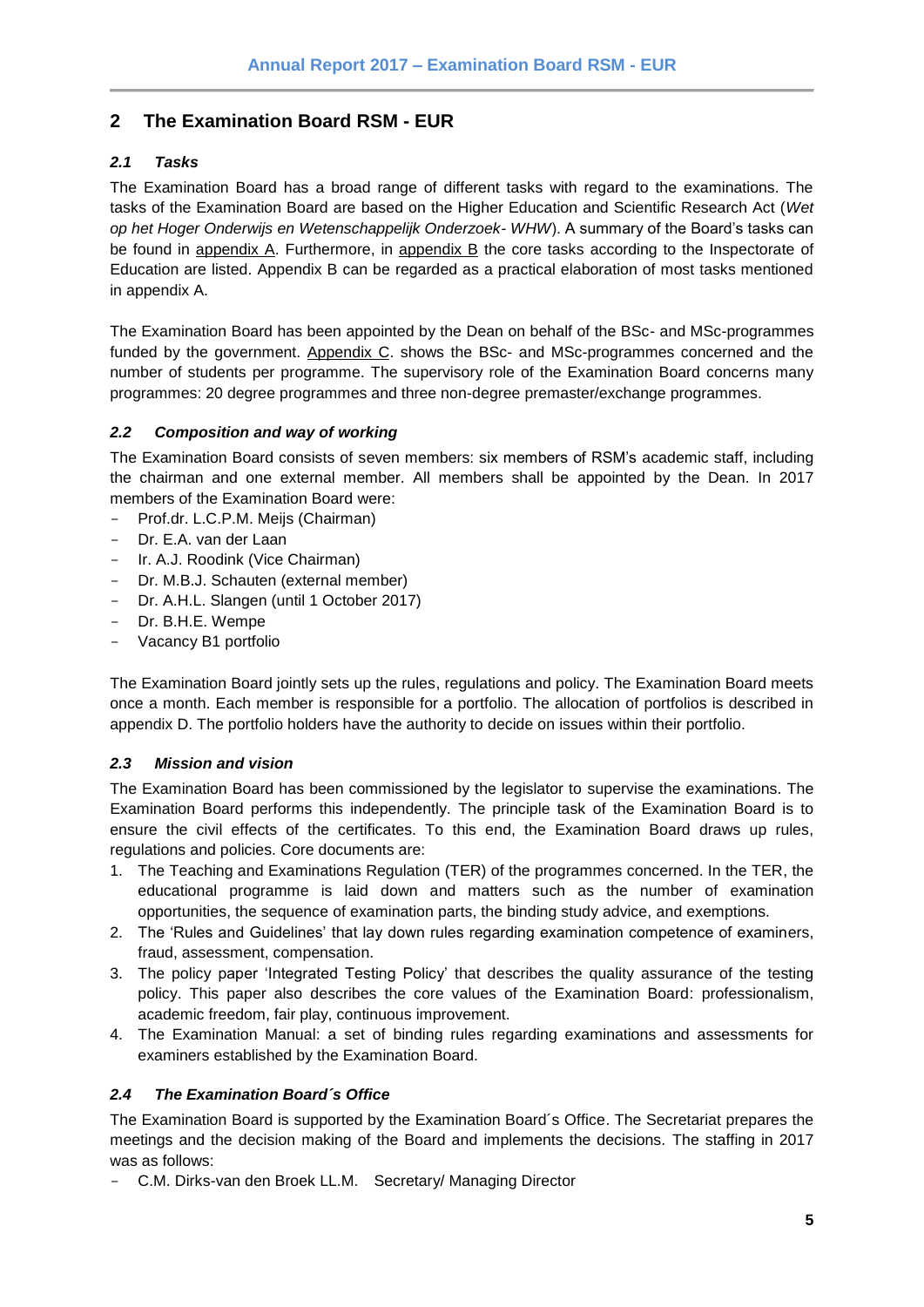- I.M. van Essen LL.M. Deputy Secretary
- A. Markus MSc **Deputy Secretary/Management Information Assistant**
- A.M. Schey MScBA Deputy Secretary
- D.M. Schonis Team leader Administration
- G.M. den Bakker Assistant
- L. Guo **Assistant**
- M.D. van der Kooij Flex-assistant
- G. Peters Flex-assistant
- L. de Mooij **Flex-assistant**

#### <span id="page-5-0"></span>*2.5 Provision of information to students and teaching staff*

On the student websites of the Examination Board [\(http://www.rsm.nl/examination-board/](http://www.rsm.nl/examination-board/) and [http://www.rsm.nl/examencommissie/\)](http://www.rsm.nl/examencommissie/) students can find all kinds of relevant information, such as the tasks of the Examination Board, the Examination Regulations, how to file a request or lodge an appeal, etc.

In addition to the student [website](https://www.rsm.nl/examination-manual/), the Examination Board maintains an internal website for the examiners, which provides binding guidelines concerning testing, and other regulations, procedures and policies issued by the Examination Board. These regulations, procedures and policies are laid down in the so-called *Examination Manual*.

#### <span id="page-5-1"></span>**3 Output 2017 at a glance**

|                                            | 2013 | 2014 | 2015 | 2016 | 2017             |
|--------------------------------------------|------|------|------|------|------------------|
| <b>Meetings</b>                            |      |      |      |      |                  |
| Plenary meetings EB RSM                    | 8    | 8    | 9    | 8    | $\boldsymbol{9}$ |
| Meetings Chairmen EUR EB's                 | 3    | 4    | 5    | 6    | 5                |
| Meetings Secretariats EUR EB's             | 6    | 9    | 7    | 7    | 6                |
| Meetings Dean of programmes                | 10   | 10   | 10   | 10   | 10               |
| Degrees awarded                            |      |      |      |      |                  |
| <b>BSc's</b>                               | 715  | 724  | 788  | 875  | 811              |
| MSc's                                      | 1336 | 1577 | 1423 | 1528 | 1650             |
| <b>Total</b>                               | 2051 | 2301 | 2211 | 2403 | 2461             |
| <b>Examiners appointed</b>                 |      |      |      |      |                  |
|                                            |      |      | 350  | 346  | 358              |
| <b>Fraud</b>                               |      |      |      |      |                  |
|                                            | 142  | 194  | 128  | 147  | 82               |
| <b>Appeals</b>                             |      |      |      |      |                  |
|                                            | 45   | 50   | 48   | 47   | 46               |
| <b>Complaint procedures</b>                |      |      |      |      |                  |
|                                            |      |      | 6    | 4    | 4                |
| <b>Individual requests</b>                 |      |      |      |      |                  |
|                                            | 2164 | 2196 | 3322 | 2779 | 2717             |
| <b>Admission Statements MSc programmes</b> |      |      |      |      |                  |
| MSc internal students                      | 714  | 727  | 871  | 1046 | 93 <sup>1</sup>  |

<sup>1</sup> PMB-students only, see paragraph 10.7 for further clarification

l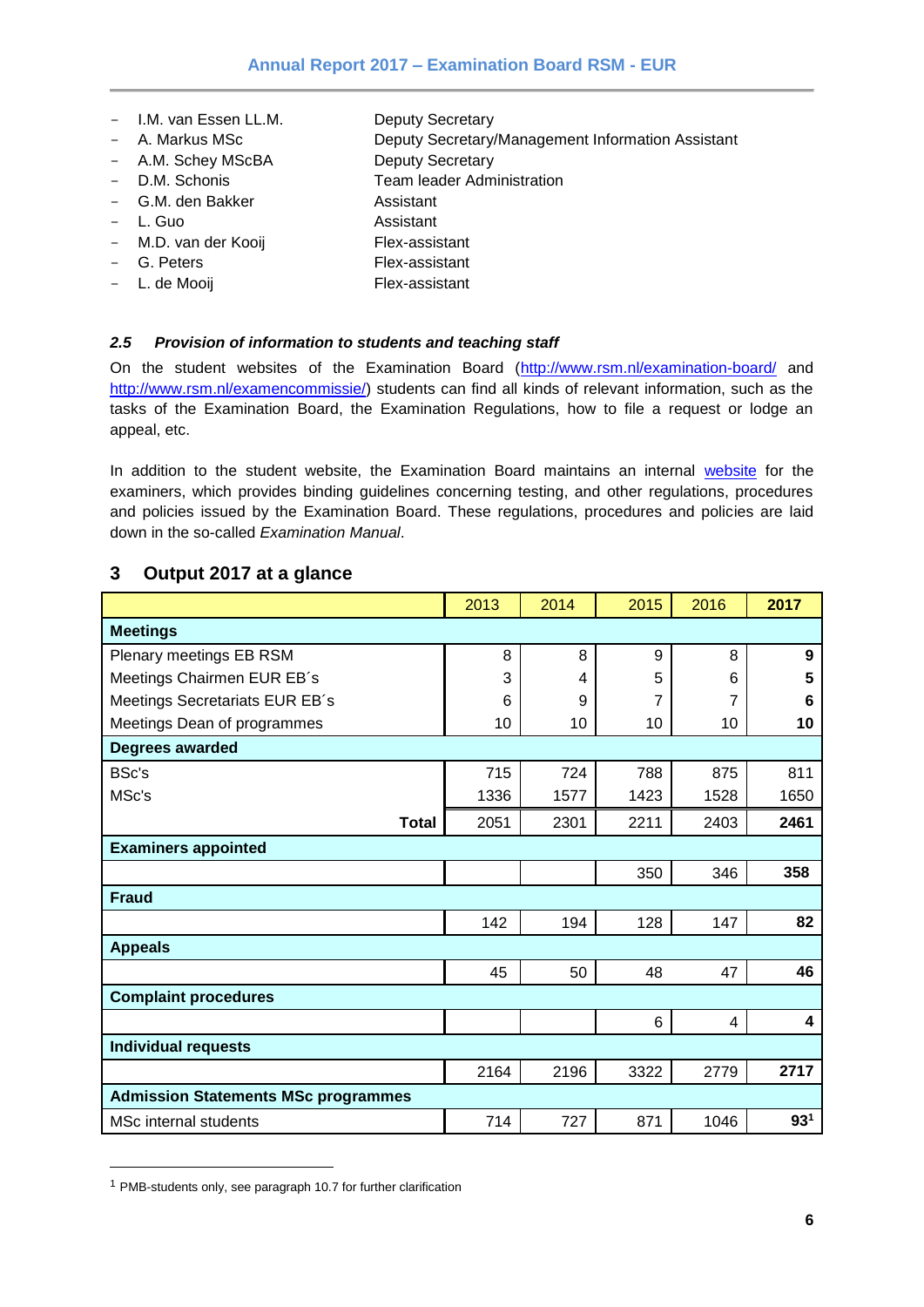## <span id="page-6-0"></span>**4 The awarding of degrees**

According to law the Examination Board establishes whether a student meets the requirements set by the Teaching and Examination Regulations (TER) with regard to the knowledge, insight and skills needed to obtain a Bachelor's or Master's degree**<sup>2</sup>** . The degree certificate is issued as proof that the requirements have been met. The degree certificate is accompanied by a list of grades and a diploma supplement. The Chairman of the Examination Board signs these three documents.

In 2017, the Examination Board issued **2461** degree certificates. The following table shows the number of degree certificates issued per programme, including the number of the *cum laude* and *summa cum laude* certificates. As previous years, the number of cum laude certificates is remarkably high in most master programmes. In some programmes a cum laude certificate seems to be fairly normal. The Examinations Board will discuss this matter with the Academic Directors of the MSc degree programmes.

| degree programmes        | certificates |                | cum laude | summa cum laude |    |
|--------------------------|--------------|----------------|-----------|-----------------|----|
| <b>BScBA</b>             | 404          | 9              | 2%        | 0               | 0% |
| <b>BScIBA</b>            | 407          | 68             | 17%       | 12              | 3% |
| <b>MScBA AFM</b>         | 103          | 23             | 22%       | $\overline{2}$  | 2% |
| MScBA MiM/GM             | 65           | 21             | 32%       | $\mathbf 0$     | 0% |
| <b>MScBIM</b>            | 237          | 52             | 22%       | $\overline{2}$  | 1% |
| <b>MScEShip</b>          | 69           | 10             | 14%       | 0               | 0% |
| <b>MScFI</b>             | 298          | 32             | 11%       | $\overline{2}$  | 1% |
| <b>MScGBSM</b>           | 69           | 7              | 10%       | 0               | 0% |
| <b>MScHRM</b>            | 38           | 19             | 50%       | $\mathbf{1}$    | 3% |
| <b>MScMI</b>             | 73           | 10             | 14%       | $\mathbf 0$     | 0% |
| <b>MScMM</b>             | 174          | 42             | 24%       | $\mathbf{1}$    | 1% |
| <b>MScSCM</b>            | 149          | 23             | 15%       | $\mathbf{1}$    | 1% |
| <b>MScSM</b>             | 168          | 44             | 26%       | $\mathbf 0$     | 0% |
| <b>MScOCC</b>            | 41           | 15             | 37%       | 0               | 0% |
| <b>MScIM- CEMS</b>       | 64           | 31             | 48%       | $\mathbf{1}$    | 2% |
| <b>PMB</b>               | 86           | 5              | 6%        | $\mathbf 0$     | 0% |
| <b>ERIM Research MSc</b> | 7            | $\overline{2}$ | 29%       | 0               | 0% |
| <b>MScCC</b>             | 9            | 3              | 33%       | 0               | 0% |
| <b>Total</b>             | 2461         | 416            | 24%       | 22              | 2% |

l

**<sup>2</sup>** See article 7.11, paragraph 2, WHW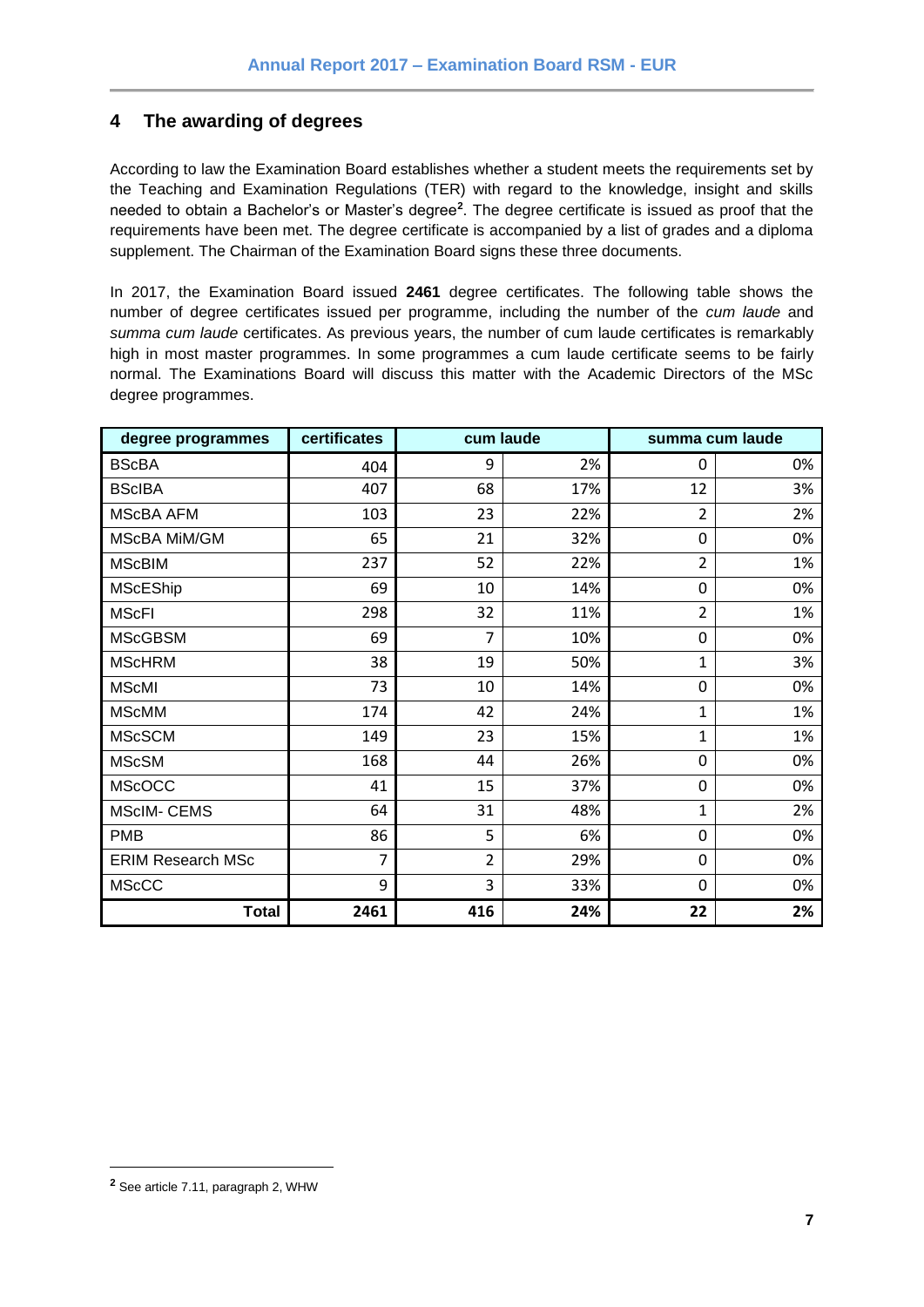## <span id="page-7-0"></span>**5 The examiners**

#### <span id="page-7-1"></span>*5.1 Appointment of examiners*

On the basis of Article 7.12c of the Higher Education and Research Act<sup>3</sup>, the Examination Board formally appoints examiners for the examinations of the accredited bachelor and master programmes. At the start of the Academic Year, the Examination Board appointed **358** examiners for the duration of that year based on the following criteria:

- 1. **Tenured and tenure track** RSM academic staff (assistant professors, associate professors, endowed and full professors) as well as tenured RSM lecturers will be appointed as examiner for the teaching within their discipline (*category 1 examiners*);
- 2. At the request of the Department, **other members of the RSM academic personnel** (e.g. untenured lecturers, researchers, PhD-candidates) may be appointed as an examiner for a specific course (e.g. thesis trajectory) (*category 2 examiners*);
- 3. At the request of the Department, **a former member** of the RSM academic staff or a (former) **member of academic staff of another** School of the EUR or any other research university may be **temporarily** appointed as an examiner for a specific course (e.g. thesis trajectory). This person must meet the following requirements: a completed PhD, or a university master´s degree with demonstrable extensive experience in performing scientific research. Furthermore, at least a **hospitality agreement** is required (*category 3 examiners*);
- 4. A **UTQ** (University Teaching Qualification, in Dutch **BKO**) or equivalent is preferable for the examiners mentioned under 1. to 3.;
- 5. During the first year of appointment, an examiner shall be mentored by an experienced examiner of the relevant department;
- 6. At the request of a student, an **internal or external expert** may be temporarily appointed as a coreader of a thesis committee. This person must meet the following requirements: a completed PhD, or a university master´s degree with demonstrable extensive experience in performing scientific research. This examiner may act as **co-reader** only
- 7. All appointed examiners will be registered in the RSM's Examiners Register;
- 8. In case of special circumstances, the Examination Board may grant exceptions to the above rules;
- 9. The Examination Board can suspend or withdraw the appointment as examiner if the person concerned persistently fails to comply with the applicable examination regulations or to deliver examinations that meet the minimum quality standards. The Examination Board will not do so until the person concerned in all fairness has had a chance to conform to the relevant rules.

| <b>Examiners</b>             | <b>Category 1</b> | <b>Category 2</b> | <b>Category 3</b> | Total |
|------------------------------|-------------------|-------------------|-------------------|-------|
| Department 1 TOM             | 47                | 46                | 16                | 109   |
| Department 2 O&PM            | 23                | 11                | 0                 | 34    |
| Department 3 MM              | 20                | 11                | 11                | 42    |
| Department 4 SM&E            | 29                | 31                | 4                 | 64    |
| Department 5 Finance         | 27                | 15                | 7                 | 49    |
| Department 7 A&C             | 13                |                   | 0                 | 20    |
| Department 8 BSM             | 14                | 15                | 3                 | 32    |
| externals without department |                   |                   | 8                 | 8     |
| Total                        | 173               | 136               | 49                | 358   |

l

<sup>3</sup> *Artikel 7.12c. Examinatoren* 

*<sup>1.</sup> Voor het afnemen van tentamens en het vaststellen van de uitslag daarvan wijst de examencommissie examinatoren aan.* 

*<sup>2.</sup> De examinatoren verstrekken de examencommissie de gevraagde inlichtingen.*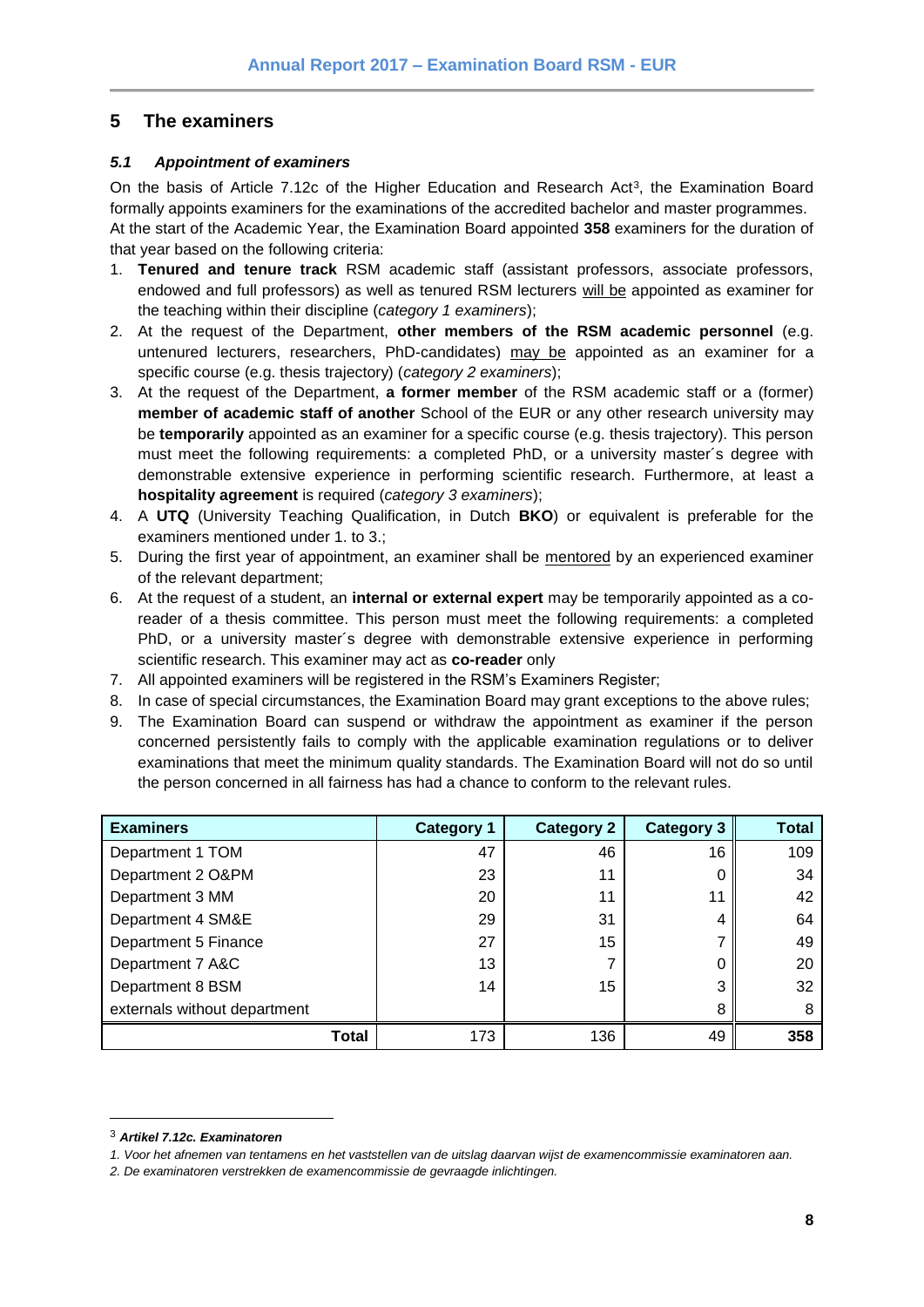#### <span id="page-8-0"></span>*5.2 The Examiners Event*

Every year the Examination Board organises an **Examiners Event** for all RSM examiners. Purpose of the event is to get into a closer contact with examiners, and share experiences and best practises. In 2017, the event was postponed to February 2018.

#### <span id="page-8-1"></span>*5.3 Enhancement of professional skills*

Development of examination expertise of examiners is part of RSM's quality assurance of testing. In 2017, the Examination Board in concert with the Risbo Institute provided support to examiners to construct qualitative examinations in two ways: workshops to improve their professional skills and professional assistance constructing examinations. These initiatives are described in more detail below.

#### <span id="page-8-2"></span>*5.3.1 Risbo-workshops for examiners*

Within the framework of quality assurance and development, the Examination Board would like to promote the expertise of examiners regarding assessment. To this end, at the EB's request, Risbo developed three training modules, in addition to the individual coaching and feedback (via Risbo's Education Service Point) they offer RSM examiners. The English-taught training modules are:

#### **1. Assessment construction and assessment matrix**

This training is about how to compose the assessment of a course, based on a course assessmentplan and -matrix, according to the principle of constructive alignment.

#### **2. How to construct assessment questions**

This training is about how to develop good quality test items (both multiple choice and essay questions) that meet the requirements for validity, reliability and transparency.

#### **3. Peer review and assessment analyses**

During the third training, examiners learn how to review their own examinations and those of colleagues on test- and item-level, based on a number of quality criteria and analyse the output of the test results.

The Examination Board will eventually require all examiners of the RSM BSc- and MSc-programmes to complete these modules. In 2017, **17** persons attended those workshops from whom 7 passed all three workshops.

## <span id="page-8-3"></span>*5.3.2 The Education Service Point*

Promotion of expertise and training of academic staff regarding the preparation of high-quality tests is a crucial part of assuring the quality of testing. Since the year 2000, examiners have been able to receive tailor-made support in relation to the construction of examinations from EUR's Risbo Institute. The aim of this support is that examiners can contact them with questions encountered when preparing examinations, preparing scoring instructions, determining the pass grade, evaluating examination questions, instructing marking assistants, etc. The examiners receive both verbal and written feedback from Risbo. In 2017, in total **12** examinations were checked by the Risbo-team: 11 bachelor examinations (BA and IBA) and one MSc examination.

## <span id="page-8-4"></span>**6 Supervision of the quality of final exams and examinations**

## <span id="page-8-5"></span>*6.1 Examination Monitor*

One of the core tasks of the Examination Board is to supervise the quality of the degree programmes' (final) examinations. In the *Integrated Testing Policy* memorandum, the Examination Board sets out how it wishes to promote and monitor the quality of testing and examinations. The Examination Monitor is an important and labour-intensive instrument for quality assurance. The Examination Board developed the Examination Monitor to allow the Board to receive information about all examinations taken for quality assurance purposes. The Examination Monitor consists of two parts: a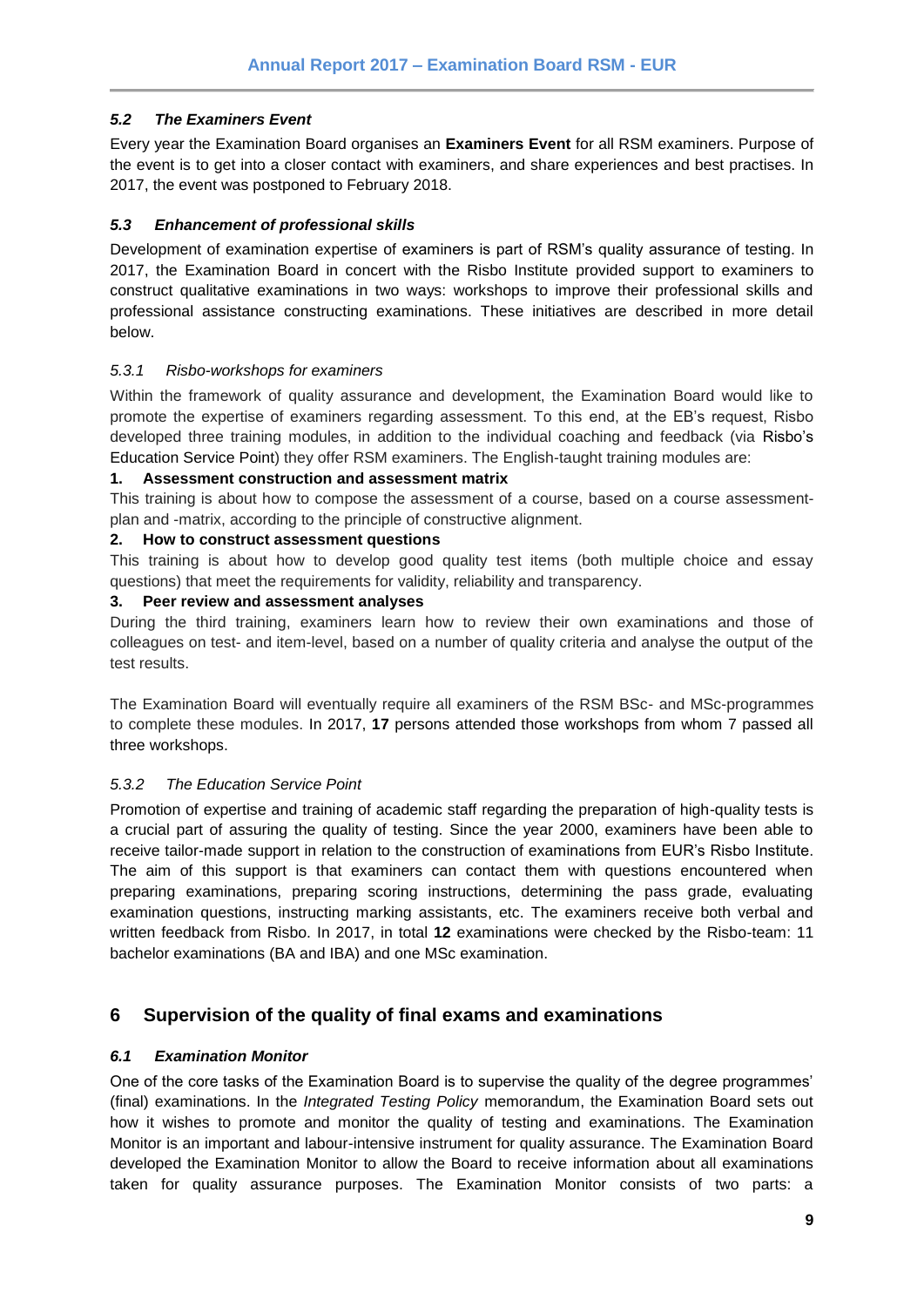comprehensive examination monitor for the Business Administration and International Business Administration Bachelor's degree programmes and a simple monitor for the pre-experience Master's degree programmes. The results of the Examination Monitor are recorded in the Annual Report on the Examination Monitor. This report includes a general process description, a description of the actual assessment methods within the programmes, the monitors during the academic year (bachelor and master), a log with decisions of the Examination Board (adjustment standards, grade changes, etc. at course level), an overview of the complaints on examinations filed by groups of students, policy changes and recommendations.

#### <span id="page-9-0"></span>*6.2 Course manual check*

Within the RSM degree programmes, the setup of each course's assessment and assessment criteria are communicated to students via the course manual. A course manual is written by the course's examiner or coordinator and contains minimally the following elements:

- Course overview, containing general information on the course's subject matter as well as more specifically the topics covered in the course, and the relevance of the subject/topics within the given programme's curriculum;
- Course structure, including an overview of workload, teaching format, attendance requirements, assignment types to be given;
- Stated learning objectives for the course;
- Assessment methods and matrix, including the forms of assessment used in the course and how those assessment forms are used to meet the course's stated learning objectives.

In accordance with RSM's Testing Policy, the Examination Board checks the course manuals of the degree programmes with a view to verifying that the examinations and assessment are aligned with the educational goals and the learning objectives of the course. To make this alignment more transparent to students, every course manual shall include an assessment plan. This rule has become effective as of September 2017. It concerns more than 400 BSc and MSc course manuals, including EUR minors and electives. The Examination Board performed this task for many years for the BSc course manuals. Only from September 2017, the Examination Board checks the MSc manuals as well. For the first time 70 MSc-manuals have been checked.

#### <span id="page-9-1"></span>*6.3 Quality check Master theses*

#### <span id="page-9-2"></span>*6.3.1 From Sampled Monitoring to Thesis Quality Monitor*

The Examination Board views the thesis trajectory as the ideal moment to check whether a student meets the required level. Therefore, the Examination Board carried out an *ex ante* (excellence check*)* and an *ex post* (sampled monitoring) audit.

At the request of several Academic Directors the Examination Board decided in 2016 to integrate the ex-ante checks in the system of e post sampled monitoring, resulting in a general *Thesis Quality Monitor* under the following set of rules and boundary conditions:

- 1. The *ex post* Thesis Quality Monitor will not only cover theses that received an excellent grade but also those with other grades. The focus of the monitor may vary by year;
- 2. Coaches and co-readers need to provide an extra explanation in TOP as to why they assigned a grade of 9.0 or higher. Such a grade should normally only be assigned when a thesis receives a score of 'Excellent' on the majority of the elements of the thesis assessment matrix;
- 3. In order to maximize its effectiveness, the outcomes of the monitor should be discussed among the Academic Directors of all MSc programmes during one of their periodic meetings. Any irregularities in thesis grading uncovered by the monitor should be shared with the coaches and co-readers involved.
- 4. Every Department is represented in the committee executing the Thesis Quality Monitor. The Academic Directors of the non-represented Departments nominate a senior faculty member of their department for the committee.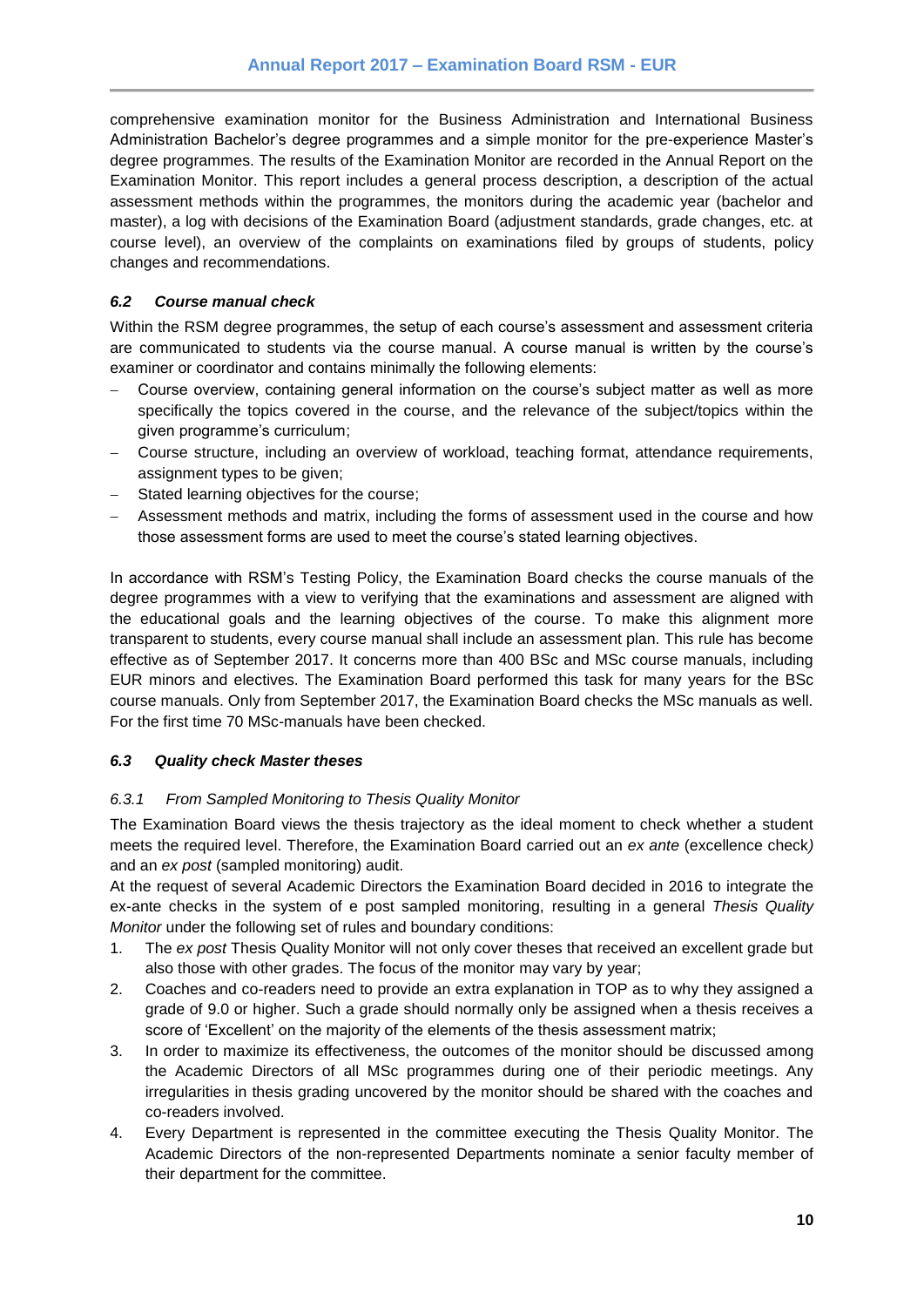- 5. The Thesis Quality Monitor shall be double blind;
- 6. The theses included in the monitor shall be reviewed by senior faculty whose research field is relatively close to the field within which a thesis has been written;
- 7. The EB reserves the right to switch back to a system of *ex ante* Excellence Checks if consecutive monitors uncover a disproportionally high percentage of unjustified excellent grades.

This Thesis Quality Monitor shall apply with effect from student cohort 2016-2017. However, since the ex-ante Excellence Check was still operative in 2017 for cohort 2016 of the IM-CEMS, MiM- and PMBprogrammes, a short account of the Excellence Checks.

#### <span id="page-10-0"></span>*6.3.2 Excellence Check*

Theses that will probably receive a mark of 9 or more out of 10 should be submitted to the *Council for*  **Distinction Marks** in advance to assess whether the thesis is actually at that level. This procedure is similar to that of the degree classification *cum laude* for doctoral degrees. This *Council for Distinction Marks* consists of members of the academic staff at professor level (if possible) from the various departments of the RSM. In 2017 the Council was composed as follows:

| <b>Member</b>                   |                | <b>Department</b>                           |
|---------------------------------|----------------|---------------------------------------------|
| Prof. dr. B.M. Balk             |                | <b>Technology and Operations Management</b> |
| Prof. dr. ir. H.W.G.M. van Heck |                | <b>Technology and Operations Management</b> |
| Dr. Y.M. van Everdingen         | 3              | <b>Marketing Management</b>                 |
| Dr. T.J.M. Mom                  | 4              | Strategic Management & Entrepreneurship     |
| Dr. A.H.L. Slangen (chairman)   | $\overline{4}$ | Strategic Management & Entrepreneurship     |
| Prof. dr. M.A. van Dijk         | 5              | Finance                                     |
| Prof. dr. R.J.M. van Tulder     | 8              | <b>Business Society Management</b>          |

In 2017, the Council reviewed only **5** theses. In 2 instances the verdict was negative. The coach and co-reader can lodge an appeal against a negative verdict of the Council for Distinction Mark. The thesis will then be sent out for a second reading to another member of the Council, who will review the thesis. Hereupon the Chairman will take a final decision, taking both reviews into account. However, in 2017 the coach and co-readers agreed to settle with the decision of the Council. So finally, **3** theses passed the excellence check. In all instances it concerned a thesis of the MSc degree programme International Management – CEMS.

## <span id="page-10-1"></span>**7 Fraud measures**

Pursuant to Article 7.12b, paragraph 2 and 3 of the Higher Education and Research Act ('WHW'), the Examination Board can take measures in the event of fraud.

Although more than 65.000 RSM students took part in an examination in the *Van der Goot*-building, there were only **48** suspicions of fraud detected. The main fraud reports from the Van der Gootbuilding consist of the report of an invigilator when a student has a mobile phone within reach. However, it seems that the different ways of communication that phones must be stored in a jacket or bag is starting to pay off. Nevertheless, the urgency to place lockers in the M-hall is still high.

Most of the fraud cases linked to individual or group assignments concern (suspicion of) plagiarism: **33** cases. The 'provider' as well as the 'acquirer' are punishable, but the latter is more heavily penalized than the former. Fortunately, more and more examiners confront students (especially in the first year) with their copycat behaviour by the use of *Turnitin* or other plagiarism detectors.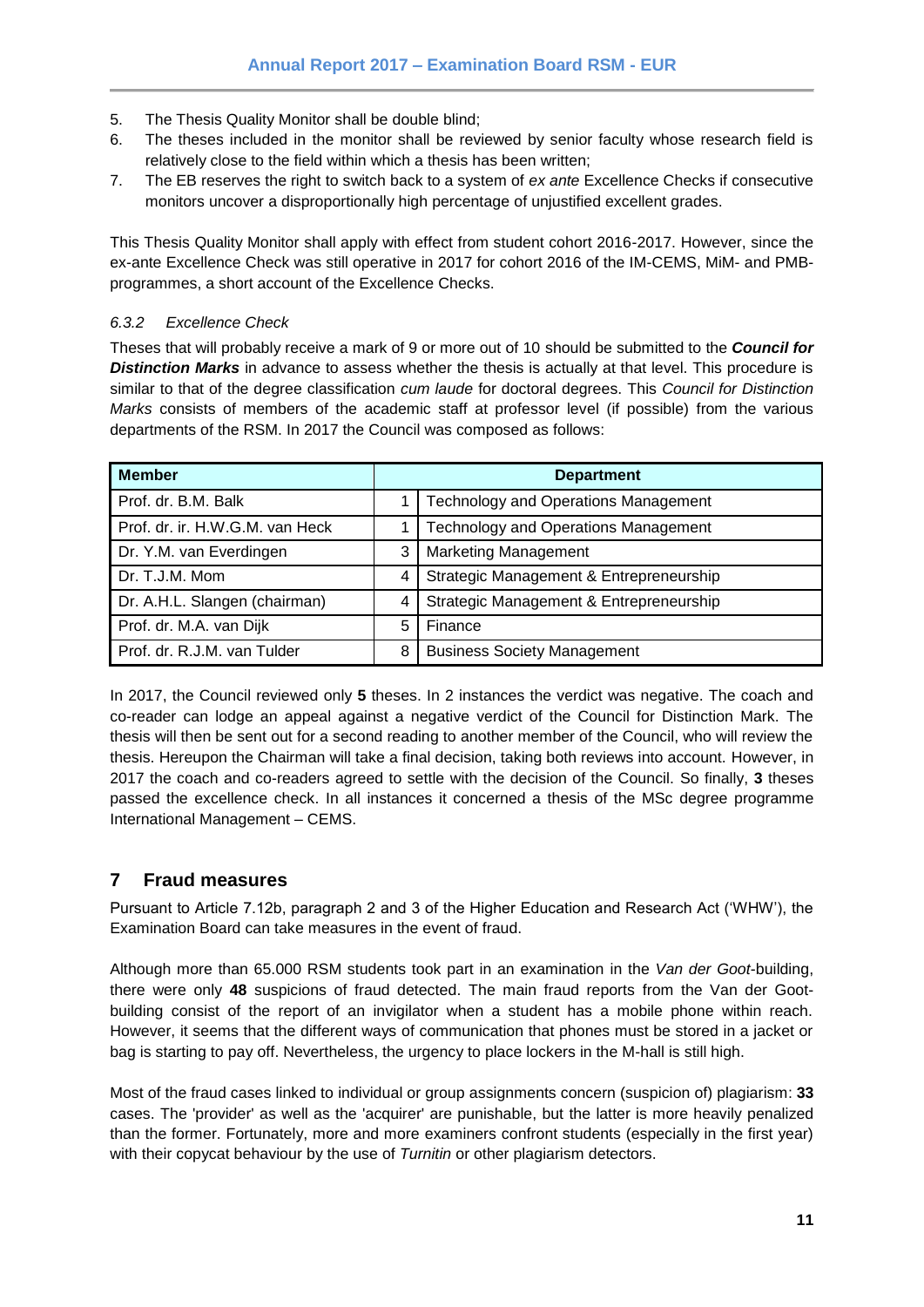The Examination Board had a meeting with approximately **47** of the students suspected of fraud: 13 individual interviews and the others in pairs/groups. The students not invited were the ones caught with a mobile phone / smart phone that was turned off and with a "clean record". They received a written reprimand, which is included in their dossier and will be considered in future decisions by the Examination Board.

To make freshman more aware of the importance of correct referencing (to avoid plagiarism), the Examination Board – by means of a pilot – set out an instruction about correct referencing to all mentors involved in the BA-course 'Bedrijfskundige vaardigheden'. Furthermore, all BA-freshman received a printed version/mini syllabus of the **Handout referencing 2017:** 

It seems that this approach has been successful because there was a drop in plagiarism cases at the 'adoptieverslag' from 31 to 18 cases. Admittedly, 2017 was the first year that the examiner of this course used the Turnitin plagiarism scanner instead of Safe Assignment.

For 2018-2019 the Examination Board is planning to do the same for all IBA freshmen.

Together with MSc programme management, a special approach has been developed to inform all master students about the importance of correct referencing.

The introduction of the new plagiarism scanner *Turnitin* by September 1st, 2015, has severely impinged the practice of plagiarism checking because of technical failure and lack of IT support for users of the programme.

In 2017 the EUR plagiarism scanner could not be built in the digital thesis system TOP. Scanning theses on plagiarism is therefore still very time consuming. The Examination Board realizes that it will be difficult, if not effectively impossible, for current examiners to check the theses of their students for plagiarism. Especially with the high intake of external master students, some of whom are unfamiliar with RSM's high scientific standards, the Examination Board wants to emphasize that the current lack of an effective system of plagiarism checking by coaches and co-readers makes it difficult to perform her role as guardian of RSM's anti-fraud policy.

|                             | 2013           | 2014            | 2015           | 2016     | 2017         |
|-----------------------------|----------------|-----------------|----------------|----------|--------------|
| Number of students          | 142            | 194             | 128            | 147      | 82           |
| <b>Type of test</b>         |                |                 |                |          |              |
| Group assignment            | 19             | 49              | 40             | 70       | 21           |
| Individual assignment       | 54             | 10 <sup>1</sup> | 15             | 3        | $\mathbf{2}$ |
| Written examination         | 65             | 134             | 72             | 55       | 48           |
| <b>MasterThesis</b>         | $\overline{4}$ | $\mathbf{1}$    | 1              | 19       | 11           |
| <b>Type of fraud</b>        |                |                 |                |          |              |
| Plagiarism                  | 76             | 60              | 56             | 91       | 33           |
| Peek                        | 6              | 3               | $\overline{4}$ | 27       | $\mathbf{3}$ |
| Cell phone                  | 57             | 109             | 61             | 28       | 35           |
| Graphic calculator          | 1              | 8               | 0              | 1        | 3            |
| Miscellaneous               | $\overline{2}$ | 14              | 7              | $\Omega$ | 8            |
| <b>Disciplinary measure</b> |                |                 |                |          |              |
| reprimand                   | 74             | 111             | 72             | 100      | 49           |
| sanction                    | 68             | 83              | 56             | 47       | 17           |
| no sanction                 |                |                 |                |          | 16           |

The following chart lists the measures taken over the past five years.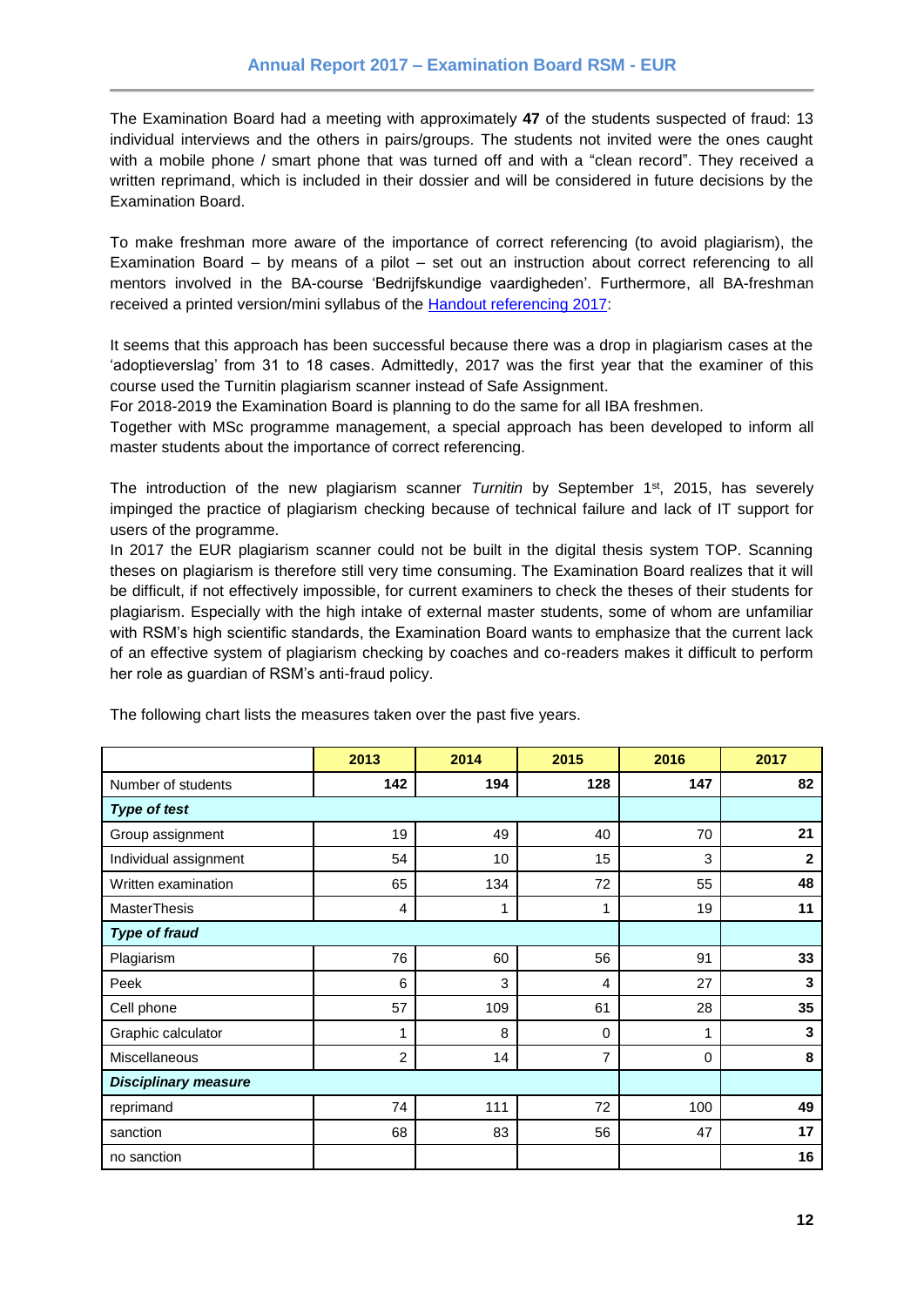## <span id="page-12-0"></span>**8 Legal protection**

#### <span id="page-12-1"></span>*8.1 Complaints on examinations*

The RSM is committed to high quality examinations and wants to improve these continuously. Therefore, the RSM needs feedback from students if examinations do not live up to RSM-standards. Students may submit a complaint on examinations at the Examination Board. Most of the time complaints concerns an individual case of a student. In 2017, the Examination Board received 66 individual complaints (see paragraph 10.1).

This paragraph is about the large scale *group-complaints* that (may) concern the quality of the examination. In 2017, the Examination Board received four non-individual complaints concerning a test. It concerned the following:

1. In May 2017, the Student Representation filed an official complaint with the Examination Board regarding the written test for the course *Leadership, Sustainability and Governance* (LSG), which took place on 22nd April 2017. LSG is a compulsory course in the second year of the Bachelor's degree programmes Bedrijfskunde (BKB2029) and International Business Administration (BAB27). For both programmes, the passing rates were very low.

The written test consisted of 25 multiple-choice questions and 5 open-ended questions results. It appeared that the exam questions in itself were not wrong. However, there were a few reasons why students could not prepare well enough for the exam. Firstly, the course had been moved from trimester 4 to trimester 6. In the latter are less teaching days available which resulted in a compressed course. The last lecture even took place on the day before the written exam took place. Secondly, during the course was told that students 'should only memorize the most important definitions', and 'no details were required'. The exam however was perceived as very detail-oriented. Moreover, the exam comprised questions on books that were put under 'optional literature'.

On top of that, during the process of establishing, processing, delivering and communicating grades irregularities occurred, which led to confusion and a very late announcement of grades.

After collecting the relevant information, Programme Management and Examination Board decided to 'neutralize' the written exam of the course, implying that the results obtained were to be considered non-existent. By consequence, the initial re-sit changed to be the initial exam, and an additional re-sit was planned over summer in August, in order to provide students with two chances to pass the exam. Moreover, given the fact that both exams would take place in the middle of summer, whereas many students did not plan to stay over summer, an additional written test - multiple-choice questions only - had been organised in January 2018.

To prevent any similar occurrence in future, the lecturers in consultation with Programme Management and Examination Board will restructure the course.

2. In July 2017, the Examination Board received several complaints about bonus questions missing in the re-sit of the first year IBA course Microeconomics BAP068. After consulting the examiner, it appeared that the "bonus" questions were in fact "easy" questions: for the regular exam as well as for the re-sit the examiner included two questions that were directly based on the questions from the book. As such, the lecturer complied with the regulations and the students received questions that they should have received. All the points were calculated correctly and the students had received the "bonus" questions.

In 2017 the Examination Board designed a specific protocol for group-complaints to ensure that the complaints can be dealt with in an efficient and effective manner. The **Student Representation RSM** (SR) plays an important role within this protocol. The SR collects and groups the complaints and informs the examiner before the official perusal. The examiner shall respond to the received SR comments during the perusal. If, after completion of the perusal procedure, the SR believes that the complaints have not been resolved in accordance with expectations, the SR may submit a complaint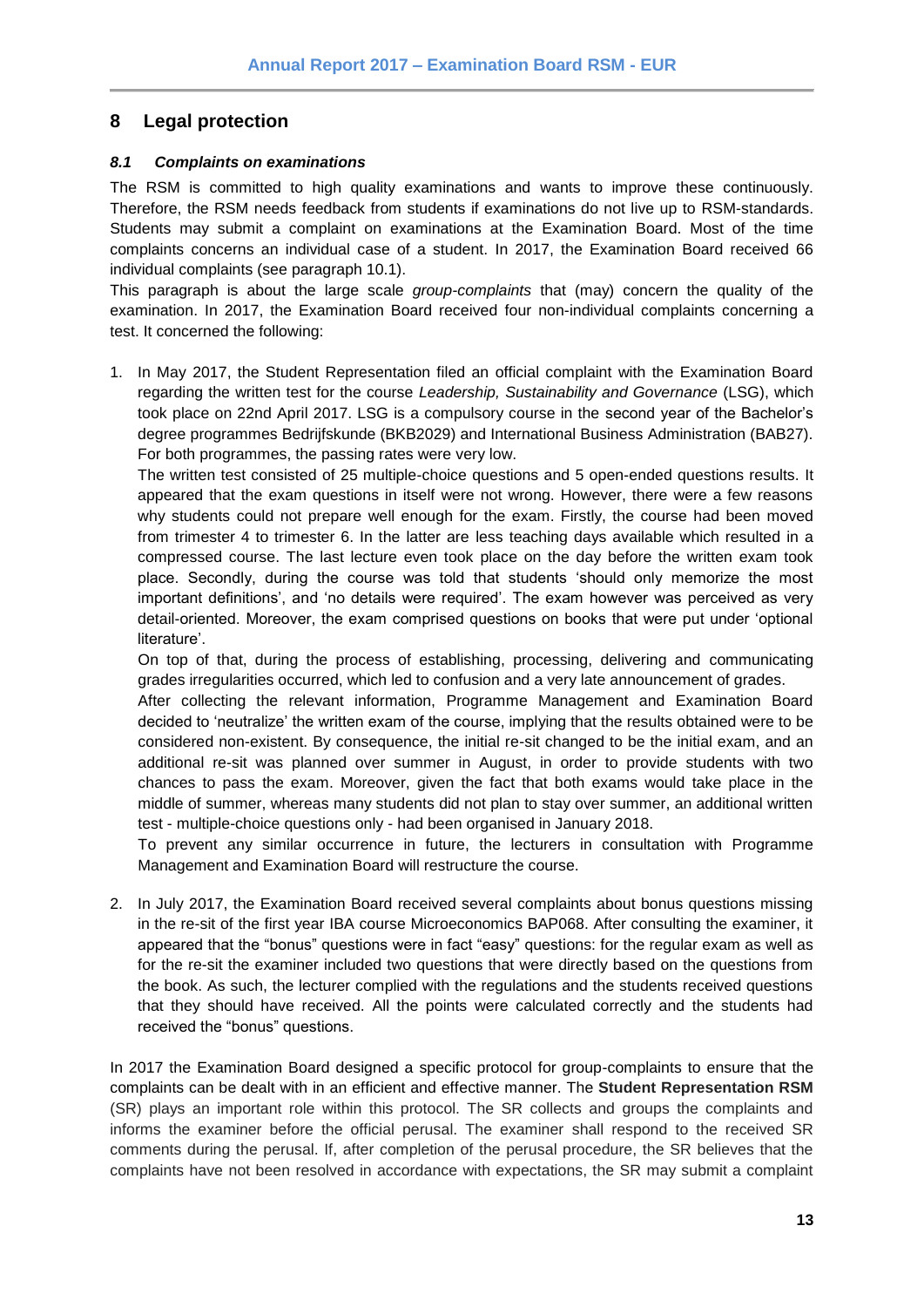to the Examination Board via the [web portal.](https://request-eb.rsm.nl/) The Examination Board will investigate the complaint filed based on the submitted documents and will conduct its own research in conjunction with these. In all cases, both the SR and the examiner will be heard. Within six weeks of lodging the complaint, the Examination Board will inform the complainant of its subsequent findings and any conclusions that may have been reached. In general, such findings and conclusions drawn by the Examination Board are not appealable.

#### <span id="page-13-0"></span>*8.2 Settling of disputes*

l

Students can appeal against the decisions made by examiners and the Examination Board. The procedure is laid down in Article 7.60 et seq. of the Higher Education and Research Act ('WHW'). This legal procedure is an administrative appeal as referred to in Article 1:5, paragraph 2 of the General Administrative Law Act ('Awb'). The Examinations Appeals Board of Erasmus University ('CBE') only performs a review of lawfulness. Both written $^4$  and unwritten law are used as the basis for the review $^5\!$ The table below gives an overview of the appeals over the past six years.

| <b>Appeals</b>                    | 2012           | 2013           | 2014           | 2015           | 2016           | 2017           |
|-----------------------------------|----------------|----------------|----------------|----------------|----------------|----------------|
| <b>Subject</b>                    |                |                |                |                |                |                |
| Denial BScBA (Colloquium Doctum)  |                |                | 1              |                | 1              |                |
| Denial pre-Master's NL            | 4              |                | 9              |                |                |                |
| Denial pre-Master's ENG           |                |                |                | 3              |                | $\overline{2}$ |
| Denial admission MScBA (MiM)      |                | 1              |                | 1              | 1              | $\mathbf{1}$   |
| Denial admission MScBA (AFM)      | 16             |                |                |                | 1              |                |
| Denial admission MScBIM           |                | $\overline{2}$ | 1              | 1              | $\overline{c}$ | 1              |
| Denial admission MScCHEB          |                | $\mathbf{1}$   |                |                |                |                |
| Denial admission MScF&I           |                |                |                | 3              | 1              |                |
| Denial admission MScGBSM          |                | 1              | 1              |                |                | $\overline{2}$ |
| Denial admission MScHRM           |                | $\mathbf{1}$   |                |                | 1              |                |
| Denial admission MScIM            | 1              | $\mathbf{1}$   |                |                | 1              | 1              |
| Denial admission MScMM            |                | $\mathbf{1}$   | 3              |                | $\overline{2}$ | 3              |
| Denial admission MScSCM           |                | $\overline{2}$ | $\overline{3}$ | 1              | $\overline{2}$ | 1              |
| Denial admission MScSE            |                |                |                | $\overline{3}$ |                |                |
| Denial admission MScSM            |                | $\overline{2}$ | $\overline{2}$ | 1              | 1              | 1              |
| Denial admission MScMI            |                |                |                |                | $\overline{2}$ |                |
| Denial admission MScOCC           |                |                |                |                | 1              |                |
| Negative bsa                      | 16             | 24             | 12             | 10             | 16             | $\overline{7}$ |
| Denial grade registration         |                |                | 1              |                |                |                |
| Denial admission Research Project | 1              |                |                | 3              |                | 1              |
| Fraud sanction                    | 6              | 1              | $\overline{c}$ | $\overline{7}$ | 1              | $\overline{2}$ |
| Denial exemptions                 |                |                |                |                |                |                |
| Denial additional examination     |                | $\overline{c}$ | 7              | 6              | 1              | 1              |
| Denial reassessment               |                | 1              | $\overline{2}$ | 1              | 1              |                |
| Extension validity grade          | $\mathbf{1}$   | $\overline{2}$ | $\overline{c}$ | 1              | $\overline{2}$ | $\overline{c}$ |
| Denial external elective/project  |                | $\overline{2}$ | 1              |                |                | $\overline{2}$ |
| Last results counts               |                |                |                |                | 1              |                |
| Disagreement grade                |                |                |                |                | 1              | 7              |
| Disagreement exam question(s)     |                |                |                |                |                | $\overline{c}$ |
| <b>Exclusion course</b>           |                |                |                |                |                | $\overline{5}$ |
| Compensation not applied          |                |                |                |                |                | $\overline{2}$ |
| Other                             | $\overline{c}$ | 1              | 3              | 7              | 8              | $\overline{3}$ |
| total                             | 47             | 45             | 50             | 48             | 47             | 46             |

<sup>4</sup> Written sources include the Higher Education and Research Act ('WHW'), the Teaching and Examination Regulations ('OER') and the general principles of good governance included in the General Administrative Law Act ('Awb').

<sup>5</sup> Examples of unwritten sources include general principles of good governance and other general legal principles.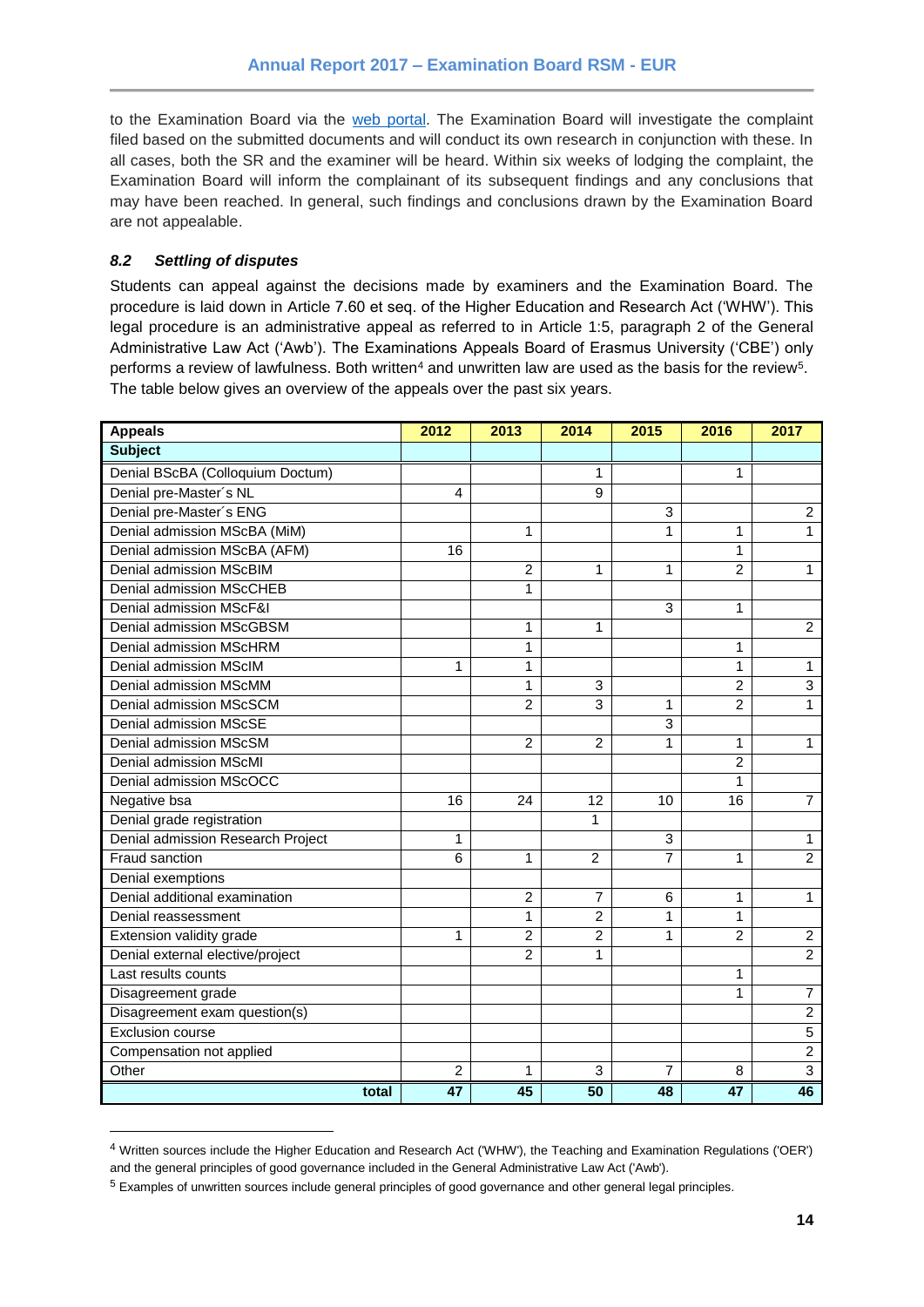| <b>Final decision/verdict</b> | 2012 | 2013     | 2014 | 2015 | 2016           | 2017 |
|-------------------------------|------|----------|------|------|----------------|------|
| Premature                     |      |          |      |      |                |      |
| Withdrawal                    | 19   | 17       | 16   | 22   | 18             | 26   |
| Settlement                    | 17   | 24       | 31   | 21   | 16             | 8    |
| Inadmissible                  |      |          |      |      | 2              |      |
| Unfounded                     | 8    | 3        |      | 3    | $\overline{2}$ |      |
| Well founded                  | 0    | $\Omega$ |      |      | 4              | 3    |
| No verdict yet                |      | $\Omega$ | C    |      | ⇁              |      |
| Redirected to ACB             |      |          |      |      |                |      |
| total                         | 47   | 45       | 50   | 48   | 47             | 46   |

The number of appeal procedures remains quite constant. It is noteworthy that the number of appeals related to the assessment has increased firmly and the number of appeals against negative BSA has declined remarkably. Furthermore, quite some students are represented by a lawyer. The impression is that lawyers are now better versed in education law.

## <span id="page-14-0"></span>**9 Examination Regulations: R&G and TER**

The Examination Board has regulatory power. The Board sets rules and provides examiners with guidelines and instructions: the Rules and Guidelines ('**R&G'**). These regulations govern matters such as fraud, rules on passing/failing examinations, *cum laude* rules, compensation schemes, registration for examinations, perusals.

In addition, the Examination Board advises the Dean with regard to the setting of the Teaching and Examination Regulations ('**TER**') for each programme. The Examination Board can also independently submit proposals for changes to the TER. In June 2017, the amendment proposals to the TER and R&G were established. The most important changes concerned:

#### **TER:**

- Evaluation rules;
- $-$  Term of validity;
- Additional admission requirements for one-year MSc-programmes for internal RSM bachelor- and premaster students;
- Introduction of a Sandwich Year within the BSc-programmes;
- Introduction of a Double Degree programme *Recht en Bedrijsfkunde* for BScBA students only;
- 100% selection IBA students (IBA programme only);
- BSA will be issued only once.

#### **R&G:**

- Introduction assessment plan and publication exam questions;
- Directive for grade calculation and setting the cut score for MC-tests;
- Refinement of rounding rules;
- Amendments to the compensation rules B2/B3.

#### <span id="page-14-1"></span>**10 Decisions in individual cases**

#### <span id="page-14-2"></span>*10.1 Overview*

The Teaching and Examination Regulations (the 'TER') of the various study programmes state in various articles that the Examination Board can allow deviations from the rules in certain cases. The Board may grant exemption from the OER in individual cases, for example, due to personal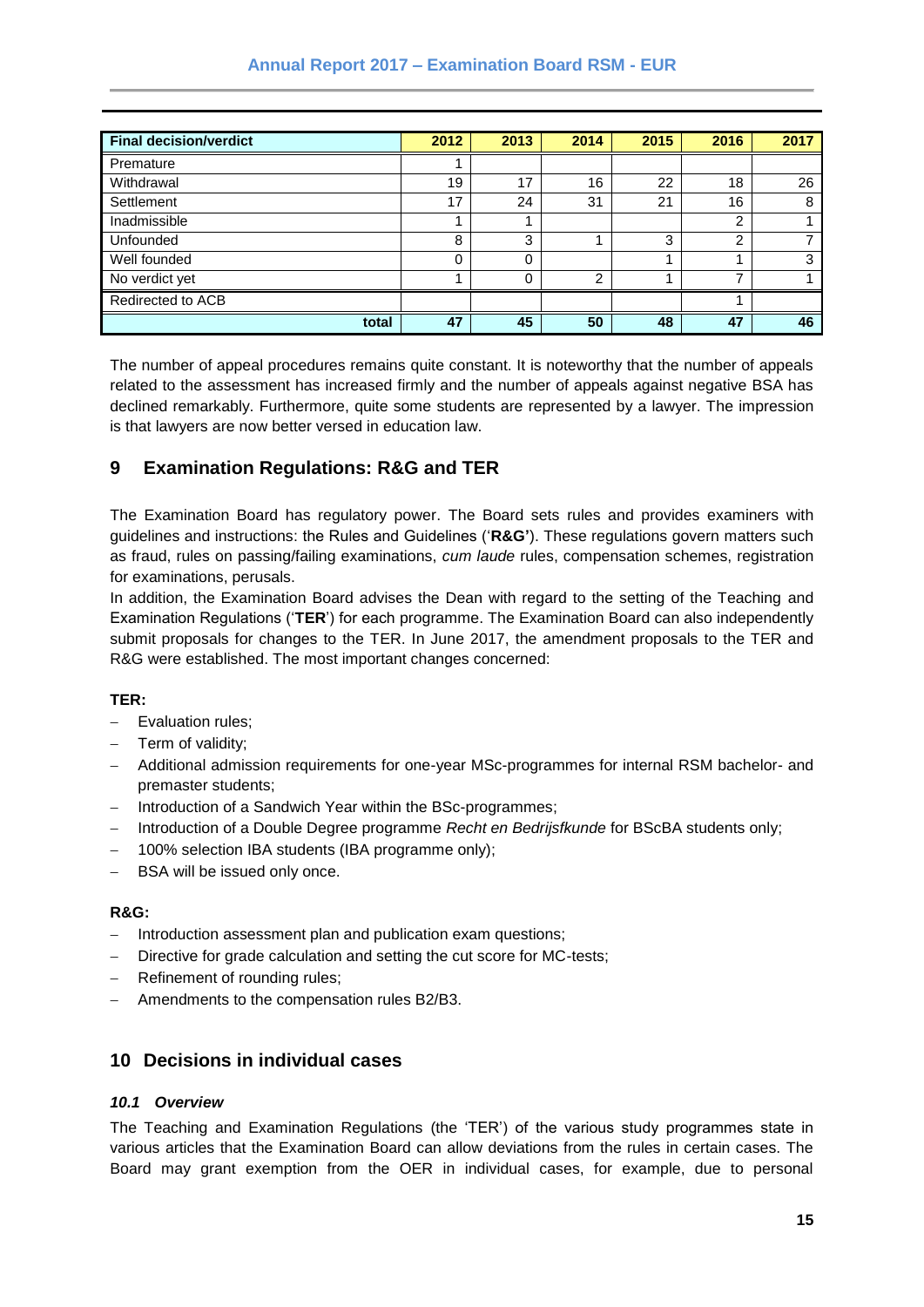circumstances, or based on the hardship clause (if a rule would result in unfair consequences in an individual case), or for other specific reasons. The following overview shows the number of requests filed via the EB´s web-portal in 2016 and 2017.

| <b>Individual Requests Decos</b>                             | 2016 | 2017         |
|--------------------------------------------------------------|------|--------------|
| Admission course/internship without meeting the requirements | 5    | 50           |
| Admission to the programme                                   | 5    | 6            |
| Admission to the selective (Master) programme                | 5    | 17           |
| Alternative way of examination                               | 5    | 6            |
| Appeals                                                      | 46   | 45           |
| <b>Binding Study Advice</b>                                  | 13   | 59           |
| Compensation rule B2/B3                                      | 87   | 136          |
| Complaint                                                    | 61   | 66           |
| <b>Composition Thesis Committee</b>                          | 215  | 132          |
| Confidentiality form                                         | 45   | 72           |
| <b>Course Exemption</b>                                      | 116  | 132          |
| Declaration functional impairment                            | 101  | 134          |
| Documents without a case                                     | 65   | 102          |
| Early marking of an examination                              | 3    | 4            |
| Elective/Project counting towards degree programme           | 505  | 513          |
| <b>English registration Osiris</b>                           | 24   | 0            |
| ERIM customised study programme                              | 6    | 8            |
| Exam registration after the deadline                         | 25   | 29           |
| Examination under supervision                                | 32   | 10           |
| Excellence check                                             | 75   | 5            |
| Exchange                                                     | 7    | 4            |
| Extension validity cases/ partial grades                     | 31   | 43           |
| Extension validity final grade                               | 38   | 37           |
| <b>Extension validity PMB courses</b>                        | 10   | 1            |
| Extra Exam opportunity                                       | 139  | 93           |
| Following two Masters                                        | 41   | 49           |
| Fraud / Plagiarism                                           | 130  | 83           |
| <b>GMAT</b> registration                                     | 31   | $\mathbf{2}$ |
| Grade registration Osiris                                    | 62   | 26           |
| Graduation/de-registration MSc Programme                     | 29   | 1            |
| IBCOM course counting towards degree programme               | 110  | 106          |
| Last result counts' transitional arrangement                 | 4    | 4            |
| Late registration for a test examination                     | 374  | 410          |
| Postponement Active degree granting                          | 178  | 150          |
| Postponement thesis(proposal) deadline                       | 29   | 29           |
| Presence during oral defence thesis trajectory               | 13   | 27           |
| Programme registration after 31 August                       | 67   | 64           |
| Ranking statement                                            | 37   | 40           |
| Statement of no objection                                    | 6    | 6            |
| Taking an exam abroad                                        | 1    | 0            |
| Taking an extra-curricular course                            | 3    | 16           |
| <b>Total</b>                                                 | 2779 | 2717         |

There has been a slight reduction of requests filed via the web-portal: from 2779 in 2016 to 2749 in 2017. On the one hand, this is the result of tasks that are no longer carried out by the Examination Board (e.g. GMAT- and English-registration), and certain decisions are no longer decided via the webportal (for example the composition of Thesis Committees). On the other hand, there has been an increase of other decisions such as the compensation rule, exemptions and functional impairment.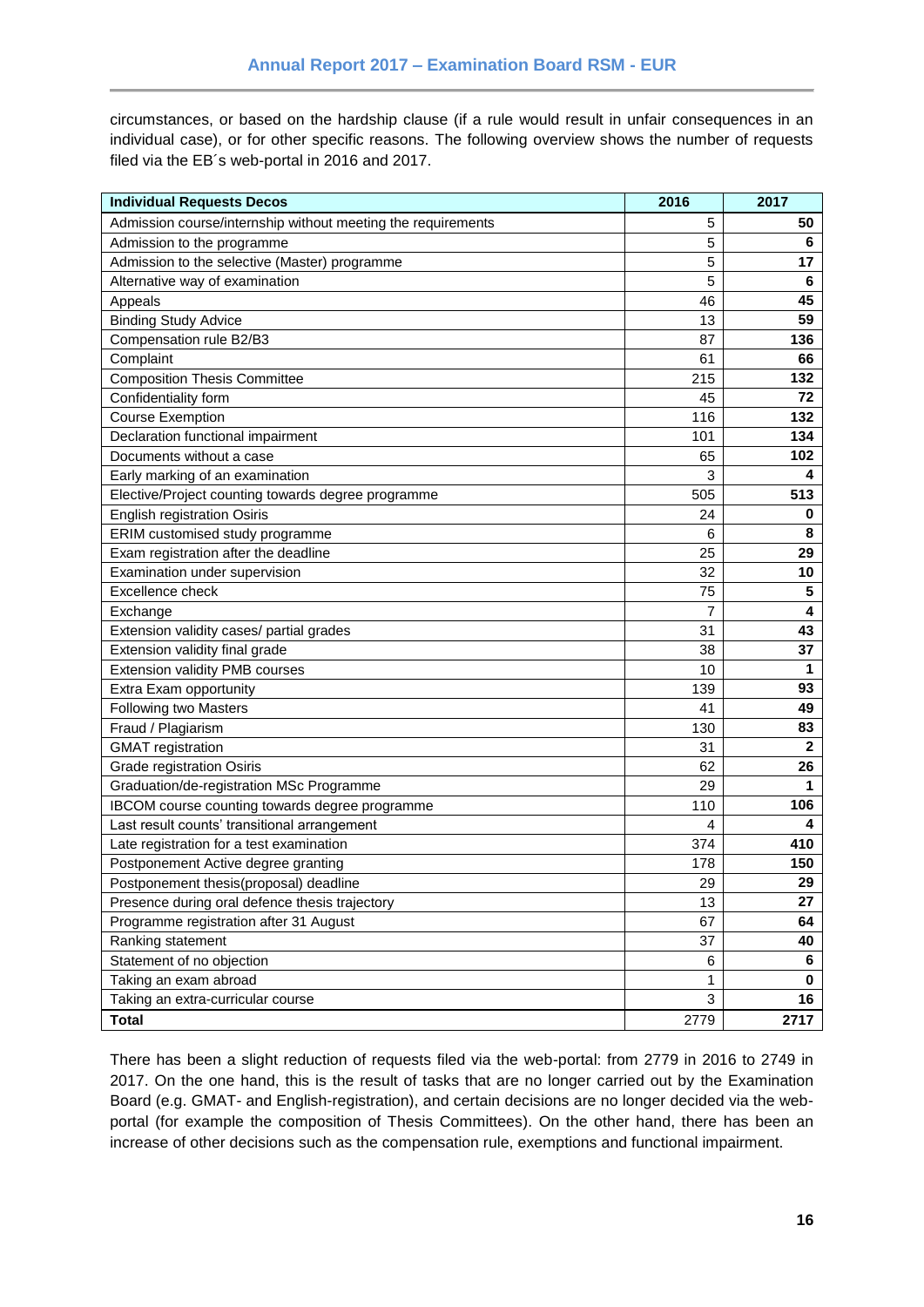In addition to the requests submitted via the web-portal, the Examination Board is also responsible – by the Dean's mandate – for sending out hundreds of individual decisions such as the final Binding Study Advice in August (773 mails to BScBA students and 622 to BScIBA students) plus two provisional study advices in December and April, see chapter 10.6.

Furthermore, the Examination Board receives a vast number of e-mails daily. These include questions concerning topics such as grade registrations in Osiris and specific questions about the Examination Board's policy. In 2017, the Examination Board's Secretariat sent **13.051** emails (12.029 in 2016).

#### <span id="page-16-0"></span>*10.2 Exemptions*

At the request of a bachelor student, the Examination Board may grant exemption for a course (excluding the Research Training/ Bachelor thesis). Exemptions will be granted if in the opinion of the Examination Board the acquired knowledge, insight and skills are equivalent in terms of nature, content and level to the examination part of the programme for which exemption is requested.

The Examination Board assesses requests according to the following conditions:

- 1. The time spent on the course (possibly expressed in credits) should at least be equal to the time allotted to the course for which exemption is sought;
- 2. There should be sufficient similarity between content, methods, learning objectives and level of the course on the basis of which the applicant hopes to qualify for an exemption and the course for which exemption is sought. This must be substantiated by the submitted documents;
- 3. The documents should also prove that the applicant has passed the courses with satisfactory grades.

The Examination Board decides on the basis of the relevant documents (i.e. certificates, lists of grades, course descriptions, literature, etc.) and the assessment of the RSM examiner(s) concerned.

In 2017, the Examination Board received **132** requests submitted by **63** students. The following table shows the distribution of the numbers.

|            | students | granted | denied | withdrawn | total requests |
|------------|----------|---------|--------|-----------|----------------|
| <b>BA</b>  | 54       | 76      | 30     |           | 112            |
| <b>IBA</b> |          | 10      | 9      |           | 20             |
| total      | 63       | 86      | 39     |           | 132            |

The vast majority of BA-requests concerned EUR-courses and then especially courses of the Erasmus School of Economics such as ICT (FEB11013). Most BA requests come from students who, after a binding study advice, have switched to the RSM bachelor's degree programme Bedrijfskunde/Business Administration.

Almost all IBA-requests concerned courses from previous education at foreign universities.

#### <span id="page-16-1"></span>*10.3 Non-RSM electives (bachelor and master)*

Students may request permission to take a course from another faculty or university as a bachelor elective or a free elective for the master's programme. The first trimester of the Bachelor 3 year offers students a plenty of alternatives to complete the required 20 ECTS for electives. For the regular 60 ECTS master programmes, the free electives concern 6 ECTS. The majority of the elective requests the Examination Board deals with concern the bachelor's degree programmes.

#### General policy

The general policy of the Examination Board regarding elective courses from another school or university is, first of all, that the course must be part of an accredited degree programme at a Dutch university or a foreign research-driven university. Secondly, the course must have a level equivalent to the RSM course, i.e. it cannot be a bachelor's course as a master's free elective. In terms of content,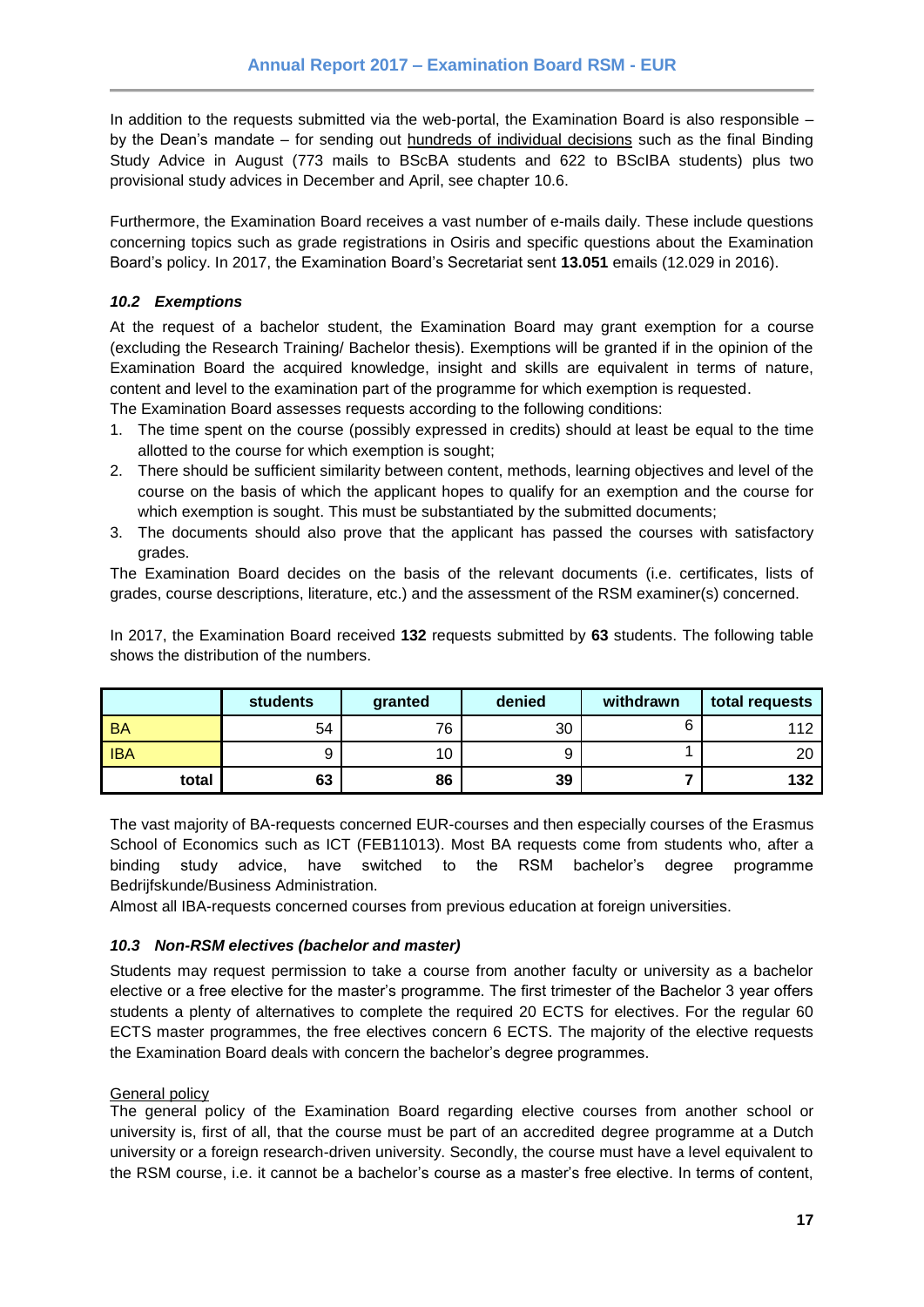skills, attitude and testing, the course must also sufficiently fit with the specified exit qualifications for the programme. Also, it must have added value for the programme, which is why there should not be too much overlap with mandatory parts of the RSM programme concerned. This is often a reason for rejection. The basic rule with regard to languages is that, as part of the RSM programmes offered in English, the external course may not be taught in Dutch. Courses in other languages are considered, provided that there is an assessable (online) manual available in English (or Dutch). The manuals are not required for the language course options offered by the IBA programme.

Furthermore, the course may not count twice: it cannot be part of another degree programme being taken by the student in question. For the bachelor, the Examination Board will then consider an 'exemption' for the same amount of ECTS - which will not contribute to the final GPA. The Examination Board does not allow exemptions for the master elective. Finally, in case of a request to let a non-RSM elective count towards the curriculum, explicit approval from the Examination Board is required before the start of the course. The Examination Board will grant their permission if they conclude that the content and level of the elective(s) is of similar university level and supervised and assessed by university examiners.

#### 2017: steady number of filed requests

With the Examination Regulations of 2015-2016 entering into force as of September 2015, the Examination Board adopted a more flexible position towards external electives counting towards the bachelor curriculum. Whereas in the academic year 2014-2015 only 5 ECTS were meant for an approved (external) elective, in 2015-2016 students had the choice to pick electives for the entire 20 ECTS elective space. The 20 ECTS electives option was already an alternative in earlier Appendices of the Regulations (2013-2014 and 2014-2015), but less clearly communicated as a regular option via channels such as the website. Also more elective space exemptions were requested and granted, due to the more flexible position of the Board regarding students going for two bachelor degrees. This resulted into a significant increase of requests filed in 2015 and even more requests in 2016. In 2017, this number only slightly grew, which indicates a steady number of expected elective requests for the coming years.

With regard to the case type 'IBCoM course counting towards the curriculum', the Examination Board established and publishes an elective list for IBA students with approved courses from the International Bachelor of Science (BSc) programme in Communication and Media (IBCoM) at Erasmus School of History, Culture and Communication. The secretariat of the Examination Board is mandated to deal with cases regarding IBCoM courses, which are always permitted if on the list. In 2017, IBCoM electives remain to be popular ( $N = 91$ ). In particular the courses on Corporate Communications and (the psychology side of) Consumer Behaviour, which offer more depth to the topics and connect well with Business Administration. This IBCoM elective popularity also seems to be the result of a lack of available elective options at other faculties, which is a general concern for the institution and will be a relevant topic of discussion this year.

In the following table, two request categories are specified: those related to the Dutch spoken bachelor's degree programme Bedrijfskunde (BA) and those related to the English spoken bachelor's and master's degree programmes IBA and MSc's (IBA/MSc).

In 2017, the number of filed requests only slightly grew: from 610 submitted requests in 2016 to **624** in 2017: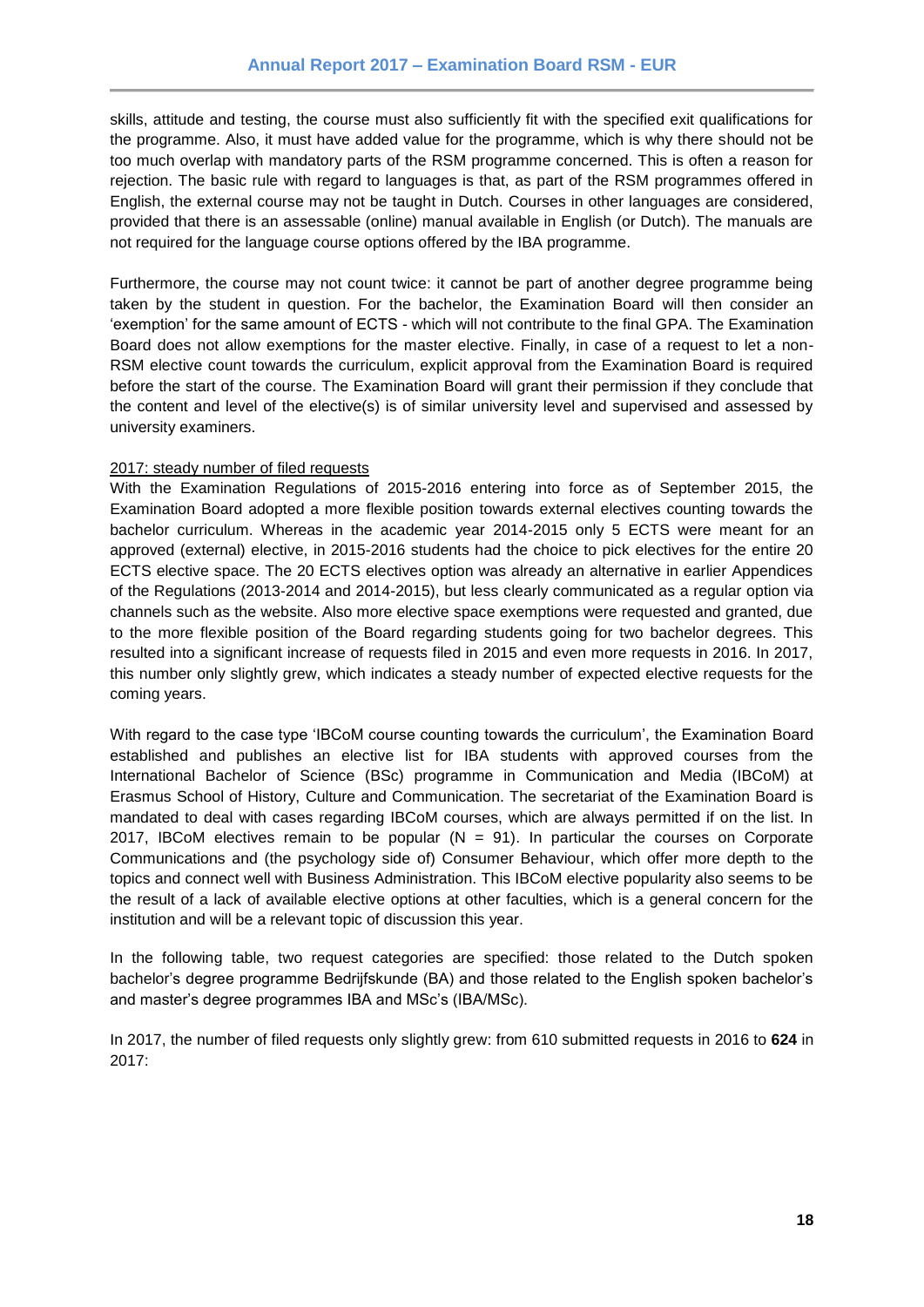#### **Annual Report 2017 – Examination Board RSM - EUR**

|                                                    | 2015        |                    |       | 2016           |                   |       | 2017         |                   |       |
|----------------------------------------------------|-------------|--------------------|-------|----------------|-------------------|-------|--------------|-------------------|-------|
| Case type                                          | BA          | <b>IBA/</b><br>MSc | total | BA             | <b>IBA</b><br>MSc | total | BA           | <b>IBA</b><br>MSc | total |
| Elective/project counting<br>towards curriculum    | 374         | 74                 | 448   | 379            | 126               | 505   | 376          | 139               | 515   |
| Extra-curricular elective                          | 9           | 5                  | 14    |                | 2                 | 3     | 12           | 6                 | 18    |
| <b>IBCoM</b> course counting<br>towards curriculum | $\ast$<br>÷ | 68                 | 68    | $\mathbf{r}^*$ | 102               | 102   | $\mathbf{r}$ | 91                | 91    |
| total                                              | 383         | 147                | 530   | 380            | 230               | 610   | 388          | 236               | 624   |

*\* Not a valid case type, IBA students have priority thus no mandate for secretariat to grant BA students permission.*

As you can see in the next table, the majority of the requests in 2017 are from bachelor students. Only **56** of the cases filed were from master students. Around **80 per cent** of the requests relate to 'Non-RSM EUR courses'. These are courses from other schools of the Erasmus University, mostly from Erasmus School of Economics (ESE), Erasmus School of Law (ESL) and Erasmus School of History, Culture and Communication (ESHCC).

BA and IBA requests in the category 'RSM' refer to the free-to-choose RSM bachelor projects such as consultancy and research projects and the STAR Management Week committee. For the master, these numbers refer to student requests to include courses from other RSM master programmes, which are only considered in special cases and with explicit approval from the concerned Academic Director.

Requests recorded as 'Outside EUR' concern courses from other universities in the Netherlands. 'Outside NL' are courses from foreign universities. Although it seems like most requests have been granted, this category 'Outside NL' also refers to adapted requests based on input from the Examination Board support staff or tailor-made decisions (usually the case for foreign course proposals). For MSc purposes, the Academic Directors are consulted to judge whether the external course adds value and quality to the concerning RSM MSc curriculum. Also, in general, quite frequently students requested up to five courses at once, meaning that below numbers do not exactly represent student numbers but – as mentioned above - the number of filed requests. Lastly, please note that partially approved requests have been categorized as 'granted'.

|                    | BA*     |          | IBA**   |                 | <b>MSc</b> |          |        |
|--------------------|---------|----------|---------|-----------------|------------|----------|--------|
| <b>Category</b>    | Granted | Rejected | Granted | Rejected        | Granted    | Rejected | total  |
| RSM***             | 5       |          | 6       | ⌒               | 12         | w        | 29     |
| Non-RSM EUR        | 301     | 34       | 145     | ົ               |            |          | 484    |
| <b>Outside EUR</b> | 28      | ົ        | C       | ⌒               | 34         |          | 69     |
| Outside NL         | 9       | 3        | 13      |                 | 2          |          | 33     |
| total              | 343     | 40       | 166     | 10 <sup>°</sup> | 48         |          | 615*** |

#### **2017 Specifics**

\* *Curricular and extra-curricular requests combined.*

*\*\* Curricular, extra-curricular and IBCOM requests combined.*

*\*\*\* The difference of 9 requests with the previous table of year totals is the result of excluding the withdrawn or inapplicable requests.*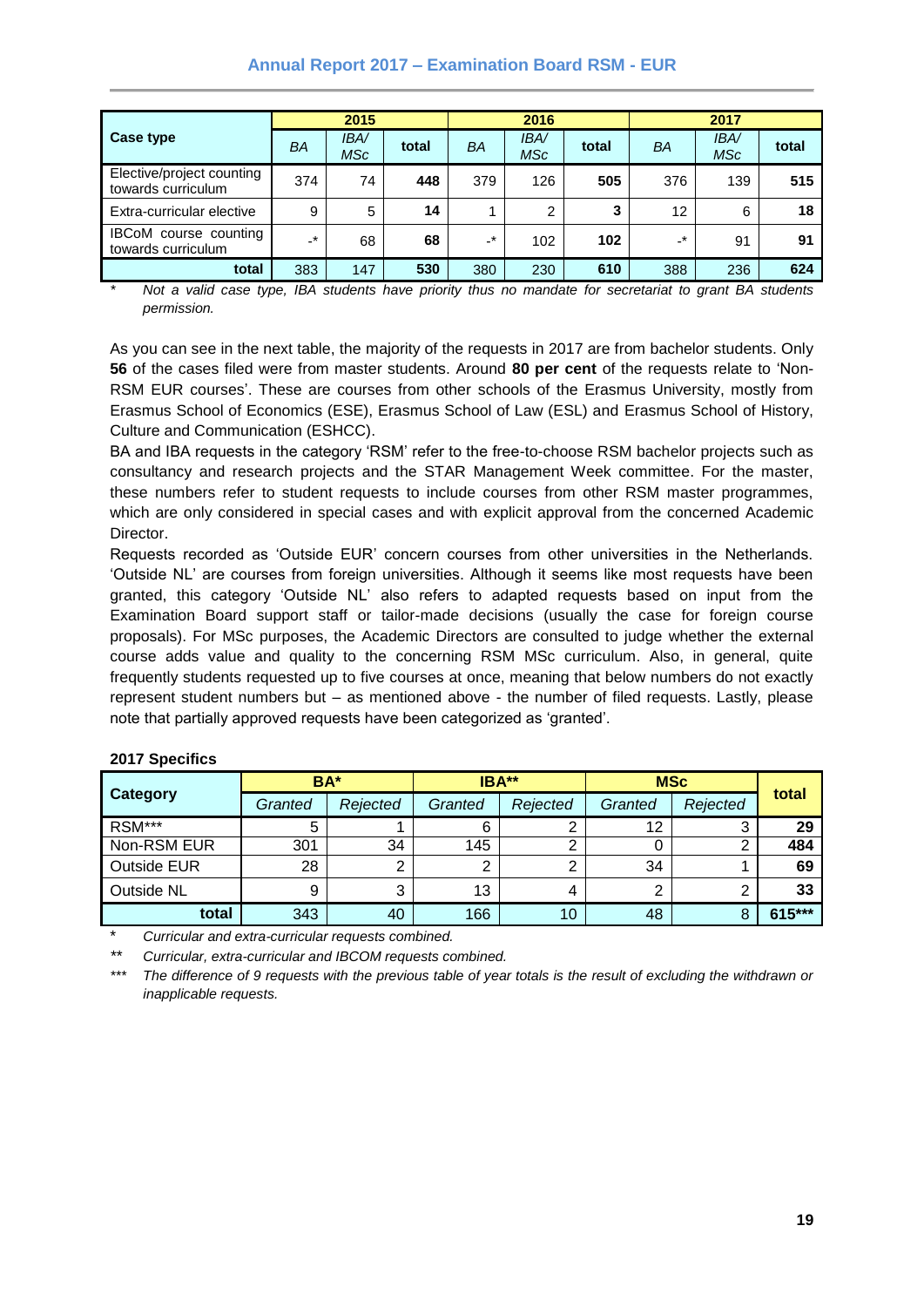#### <span id="page-19-0"></span>*10.4 Extra examinations*

In certain circumstances such as 1) a medical condition or 2) participation in top sports or 3) when all courses (including the thesis) but one have been passed and hereby a serious extension of the study is expected, students can submit a request for an extra examination. The policy on granting extra examinations is published on the [Examination Board's website.](https://www.rsm.nl/examination-board/requests/extra-examinations/)

In 2017 the Examination Board received **93** requests: 53 concerned a bachelor´s course, 7 a PMBcourse and 33 another MSc course.

On 21/25 September 2017 **20** of these extra bachelor examinations were granted. The distribution of these extra resits is as follows:

|                                 |              | 2016         | 2017         |              |  |
|---------------------------------|--------------|--------------|--------------|--------------|--|
| <b>Extra resits BSc Fall</b>    | <b>BA</b>    | <b>IBA</b>   | <b>BA</b>    | <b>IBA</b>   |  |
|                                 | (+premaster) | (+premaster) | (+premaster) | (+premaster) |  |
| <b>Financial Accounting</b>     | 6            |              |              |              |  |
| Human Resource Management       | 5            |              |              |              |  |
| Supply Chain Management         | 2            |              |              |              |  |
| Innovatiemanagement             | 2            |              | 0            |              |  |
| Ondernemingsrecht / Found. of   | 3            | 4            | 4            |              |  |
| <b>Bus Law</b>                  |              |              |              |              |  |
| Statist, Methoden en Technieken | 28           | ∩            | 0            |              |  |
| (Bus.) Information Management   | 2            | 3            | 0            |              |  |
| <b>Total</b>                    | 47           | 11           | 5            |              |  |
|                                 |              | 58           | 20           |              |  |

The decrease in the number of requests for extra resits for Bachelor courses in September, is mainly due to a policy change: in 2017 it was no longer possible to request an extra exam for a B2 course such as *Statistische Methoden en Technieken*.

#### <span id="page-19-1"></span>*10.5 Functional impairment*

The Examination Board may grant students with a temporary or structural functional impairment (e.g. broken limbs, dyslexia, chronic illnesses etc.) extra and/or special facilities within reasonable limits for the duration of their functional impairment. These facilities are meant to contribute to an equal opportunity towards achieving their academic goals for those students with a functional impairment. Possible facilities are, taking the exam in a separate room with 30 minutes extra time, providing the exam on A3 paper format, taking the exam on a PC. Students must provide all relevant documentation (such as a medical statement) and the Examination Board will consult the student advisers or other experts before making a decision.

In 2017, the Examination Board received **134** requests for special facilities, 120 were granted. In almost 50**%** of the cases the impairment involved dyslexia and in 25% it involved ADD/ADHD. The Examination Board granted all students 30 minutes extra time in a separate room. In addition, **18 students** were allowed to take the exams on PC and some students receive exams on A3 format.

#### <span id="page-19-2"></span>*10.6 Binding study advice*

The Examination Board plays an important role in relation to the binding study advice. The EB issues a provisional advice to all freshmen twice a year, in December and April. At the end of the academic year, in August, the Examination Board issues the final binding study advice by mandate of the Dean.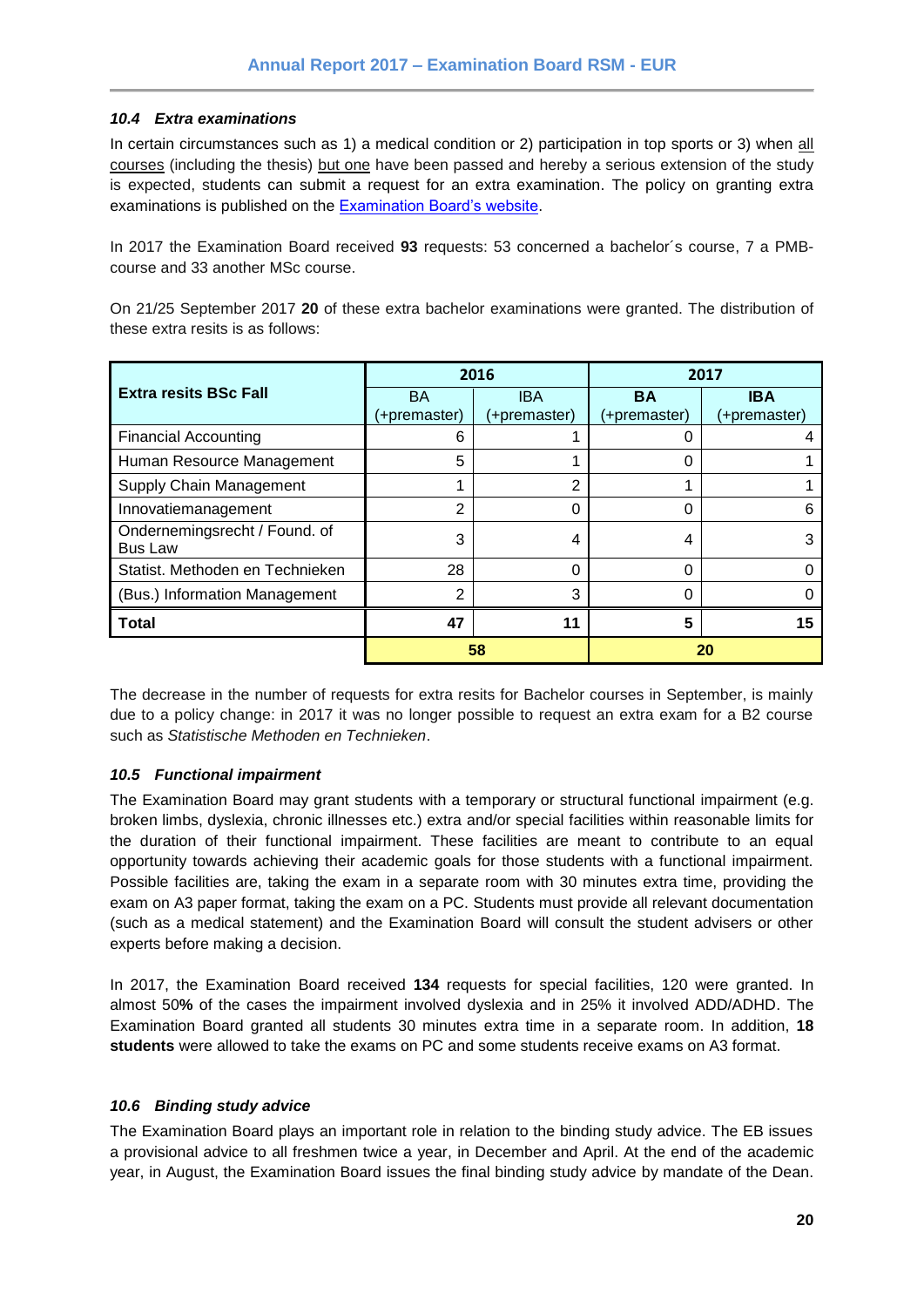The Examination Board, in collaboration with the student advisers and the student counsellors, prepares this final advice. If the standards have not been met, the student must leave the programme and may not subsequently re-start the programme for the next three academic years.

Before the final decisions are sent, the Examination Board determines in which cases the binding study advice will be postponed because of personal circumstances. If it is plausible that a student has not been able to perform optimally as a result of personal circumstances, he will get the chance to comply with the BSA standard in the subsequent academic year. If the student fails, he must leave the programme at the end of the second year.

In addition, the Examination Board also determines in advance whether there are students who are eligible for application of the hardship clause. These students will not receive a negative final binding study advice despite the fact that they did not meet the BSA standard.

In August 2017 **684** BA students and **544** IBA students received a binding study advice. The EB considered individual student files because of personal circumstances or hardship. To determine which students will qualify for exemption from the standard, the Examination Board meets with the student advisers and student counsellors to discuss the relevant student files.

On 17 and 21 August 2017, the BSA meetings 2016-2017 took place: one for the Dutch language BA bachelor´s programme and one for the English language International Business Administration bachelor´s programme.

During these meetings not only the files of students with personal circumstances were discussed with the student advisers and student counsellors but the hardship files as well, in view of a consistent policy. All students with <u>one non-compensable insufficient grade</u> or two insufficient grades were discussed case by case. Decisive factors for application of the hardship clause are the average grade and the overall picture (like how seriously insufficient are the grades, poor results for the same kind of courses etc.). If these factors implicate that the student is most likely fit for the BSc programme, then he will receive a positive binding study advice based on hardship. Remarkably, most students in this category had quite high averages.

| <b>BSA cases</b>             | 2013      |            |            | 2014       | 2015      |            | 2016      |            | 2017      |            |
|------------------------------|-----------|------------|------------|------------|-----------|------------|-----------|------------|-----------|------------|
|                              | <b>BA</b> | <b>IBA</b> | <b>BA</b>  | <b>IBA</b> | <b>BA</b> | <b>IBA</b> | <b>BA</b> | <b>IBA</b> | <b>BA</b> | <b>IBA</b> |
| Files:                       |           |            |            |            |           |            |           |            |           |            |
| Personal circumstances       | 57        | 77         | 45         | 21         | 48        | 32         | 96        | 63         | 53        | 52         |
| Hardship                     | 92        | 65         | 70         | 33         | 86        | 46         | 105       | 91         | 110       | 43         |
| Appeals                      | 1         | 23         | 5          | 7          | 5         | 5          | 5         | 11         | 4         | 3          |
| Total files per programme:   | 150       | 165        | 120        | 61         | 139       | 83         | 206       | 165        | 167       | 98         |
| Total files both programmes: |           | 315        | 181<br>222 |            | 371       |            | 265       |            |           |            |
| <b>Decisions:</b>            |           |            |            |            |           |            |           |            |           |            |
| Exemption due to PC          | 41        | 25         | 39         | 17         | 34        | 19         | 49        | 20         | 43        | 36         |
| Exemption due to hardship    | 78        | 25         | 51         | 39         | 65        | 43         | 80        | 82         | 51        | 42         |
| <b>Total exemptions</b>      | 119       | 50         | 90         | 56         | 99        | 62         | 129       | 102        | 94        | 78         |
| <b>Negative BSA</b>          | 30        | 92         | 30         | 5          | 40        | 21         | 77        | 63         | 73        | 20         |

The next table shows the total number of the decisions taken during the BSA meetings of 2017 and of the years before so that trends may be observed.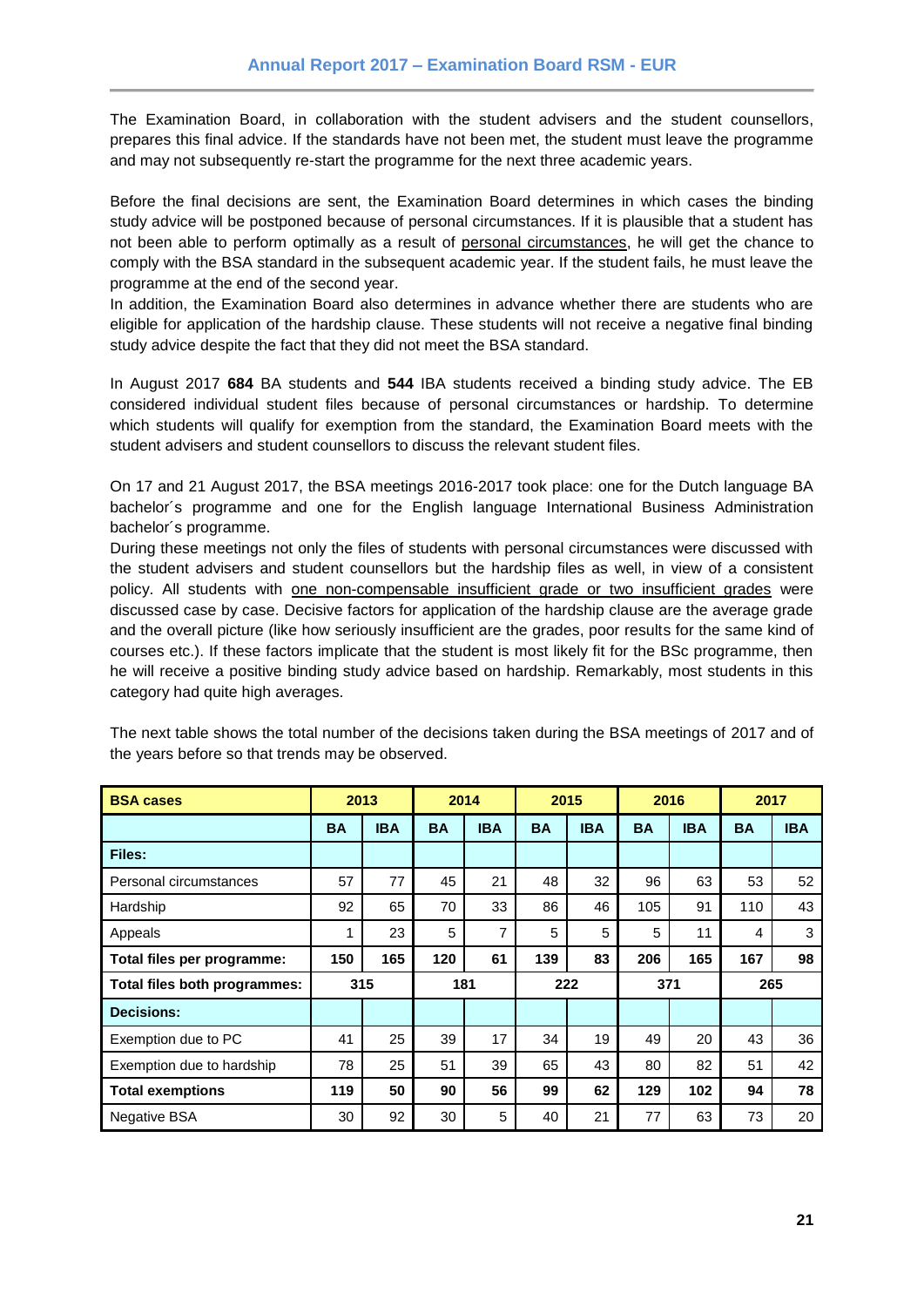#### <span id="page-21-0"></span>*10.7 Admission statements*

The Chairman of the Examination Board has a mandate from the Dean to issue *Admission Statements* to the Master's degree programmes. However, the Examination Board asked the Dean to end this mandate as of Academic Year 2016-2017. The reason for this request is the result of the change in the law whereby internal students must have been granted the Bachelor's degree (or must have passed the Premaster programme) before they can be admitted to the Master's degree programme, just like the external students. Since it is no longer possible to facilitate internal students with personal circumstances, there is no reason left for the Examination Board to be involved in the MSc-admittance procedures: it has become a purely executive task. In 2017 all admission statements were handled by RSM's Admission Office except those for the PMB programme: the Examination Board still issued the admission statements to PMB students: **93** admission statements, 3 denials and 7 individual decisions because of personal circumstances. The PMB admissions mandate will be .reviewed in 2018.

## <span id="page-21-1"></span>**11 Focal points**

#### <span id="page-21-2"></span>*11.1 Evaluation of the focal points 2016 – 2018*

In the Annual Report 2016 the Examination Board defined the following focal points that needed prioritisation in 2017 - 2018:

| <b>Core tasks</b>                  | <b>Focal points 2017 - 2018</b>                                                                                                                                                                                                                                                                                                       |                                                                                                                   |  |  |  |  |  |  |  |  |
|------------------------------------|---------------------------------------------------------------------------------------------------------------------------------------------------------------------------------------------------------------------------------------------------------------------------------------------------------------------------------------|-------------------------------------------------------------------------------------------------------------------|--|--|--|--|--|--|--|--|
|                                    | a.                                                                                                                                                                                                                                                                                                                                    | Professional development of examination expertise: Risbo modules and<br><b>BKE</b>                                |  |  |  |  |  |  |  |  |
| <b>Examiners</b>                   | b.                                                                                                                                                                                                                                                                                                                                    | Develop policy requirements and mentoring external examiners                                                      |  |  |  |  |  |  |  |  |
|                                    | $c_{-}$                                                                                                                                                                                                                                                                                                                               | Formulate a concept and incentives for high performing examiners                                                  |  |  |  |  |  |  |  |  |
|                                    | d.                                                                                                                                                                                                                                                                                                                                    | Update brochure Integral Quality Assurance Policy;                                                                |  |  |  |  |  |  |  |  |
| <b>Quality</b><br><b>Assurance</b> | е.                                                                                                                                                                                                                                                                                                                                    | Organize Academic Directors Day (to discuss issues such as cum laude,<br>peer review, publication exam questions) |  |  |  |  |  |  |  |  |
|                                    | f.                                                                                                                                                                                                                                                                                                                                    | Require of a (course) assessment matrix for every course (BSc & MSc)                                              |  |  |  |  |  |  |  |  |
|                                    | g.                                                                                                                                                                                                                                                                                                                                    | Formulate rules for individual/group grading (including rules preventing free-<br>riders);                        |  |  |  |  |  |  |  |  |
|                                    | h.                                                                                                                                                                                                                                                                                                                                    | Check of MSc course manuals (whether these are in line with rules and<br>regulations);                            |  |  |  |  |  |  |  |  |
|                                    | i.                                                                                                                                                                                                                                                                                                                                    | Require peer review of each examination                                                                           |  |  |  |  |  |  |  |  |
| <b>Fraud</b>                       | j.                                                                                                                                                                                                                                                                                                                                    | Formulate Fraud Prevention Plan                                                                                   |  |  |  |  |  |  |  |  |
| <b>Legal</b><br><b>Protection</b>  | k.                                                                                                                                                                                                                                                                                                                                    | Implement the Complaint Protocol                                                                                  |  |  |  |  |  |  |  |  |
| <b>Communication</b>               | Improve communication with stakeholders:<br>1. information should be easy to find, illustrated with good and bad practices;<br>2. Emphasise that the Examination Board is above all a supervisory body,<br>L.<br>rather than an executing or advisory committee<br>3. Make examiners sensitive for legal impact of their examinations |                                                                                                                   |  |  |  |  |  |  |  |  |

In 2017 the following focal points have been (partly) finalised:

- a. The Examination Board introduced the Risbo-workshops for examiners as described in paragraph 5.3.1;
- f. In 2017, the Examination Board introduced the rule that every course requires an assessment matrix that must be published in the course manual;
- g. The Examination Board designed a first draft for RSM' policy on group assessment including rules to prevent free riding;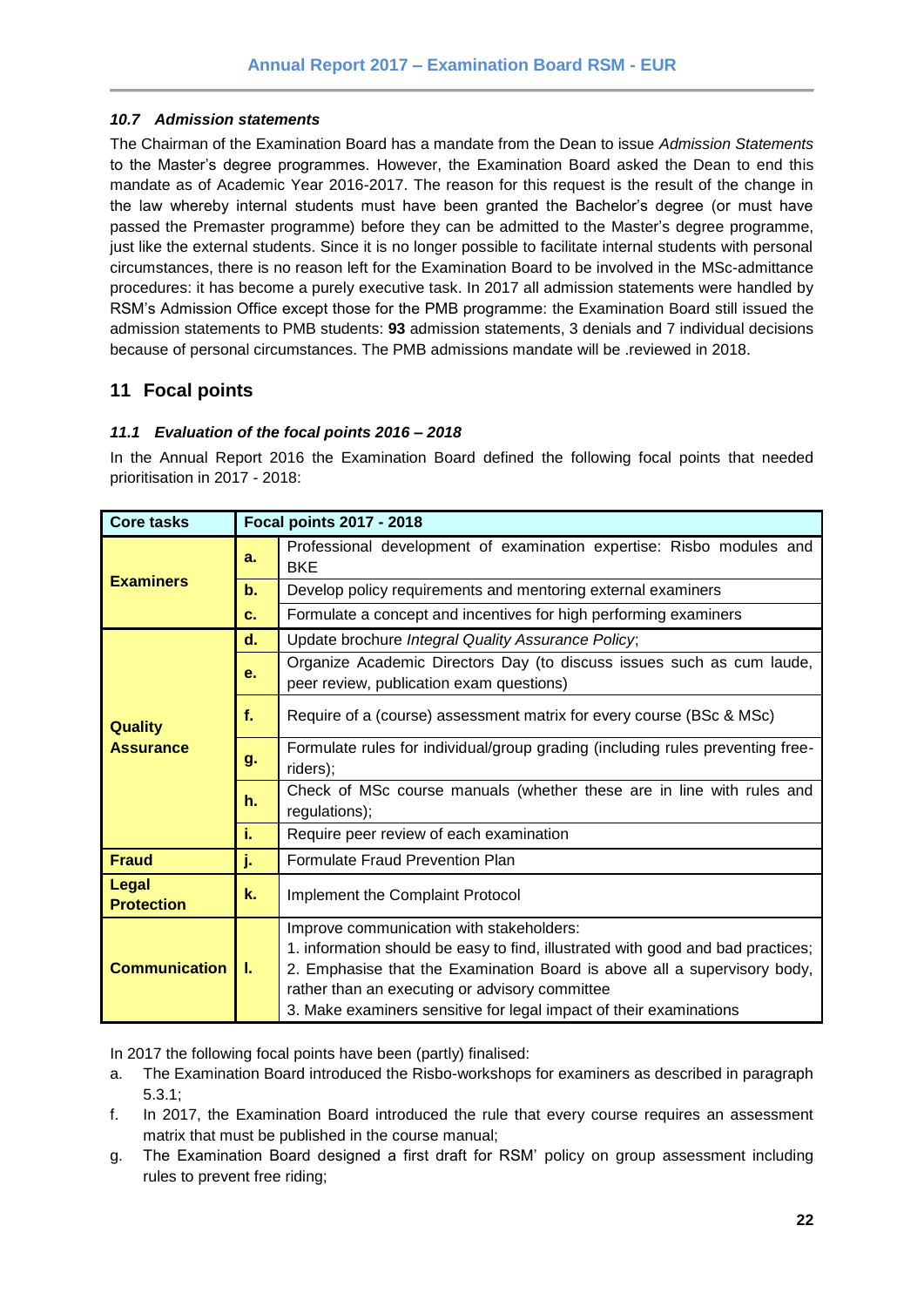- h. As from September 2017 most MSc course manuals are reviewed by the Examination Board;
- i. Peer review of every course is a requirement according to the Rules & Guidelines of the Examination Board;
- k. The Examination Board drafted a the complaints protocol which will be part of the examination regulations as of September 2018;
- l. Communication with stakeholders has been improved. For instance, all examiners receive an Examination Manual which is also digital available on the RSM's intranet. Furthermore, to improve relations with examiners a yearly Examiners Event has been introduced.

#### <span id="page-22-0"></span>*11.2 New focal points*

The 2017-2018 priorities as set in the Annual Report 2016, have been discussed with RSM's Executive Board (see Appendix E minutes of the meeting Examination Board – Executive Board RSM). This resulted in the following focal points:

| Core tasks                         | <b>Focal points 2018</b> |                                                                                             |  |  |  |  |
|------------------------------------|--------------------------|---------------------------------------------------------------------------------------------|--|--|--|--|
| <b>Examiners</b>                   | a.                       | Formulate a concept and incentives for high performing examiners                            |  |  |  |  |
|                                    | $\mathbf b$ .            | Formulate a guideline for engagement of teaching assistants in the<br>examination processes |  |  |  |  |
|                                    | c.                       | Update brochure Integral Quality Assurance Policy                                           |  |  |  |  |
| <b>Quality</b><br><b>Assurance</b> | d.                       | Finalize guidelines for group assessment (including rules preventing free-<br>riders)       |  |  |  |  |
|                                    | е.                       | Develop a policy on digital testing                                                         |  |  |  |  |
| <b>Fraud</b>                       | f.                       | Formulate a Fraud Prevention Plan                                                           |  |  |  |  |
| <b>Legal Protection</b>            | g.                       | Implement the Student Complaint Protocol                                                    |  |  |  |  |
| <b>Communication</b>               | h.                       | Strengthen ties with Academic Directors                                                     |  |  |  |  |

#### <span id="page-22-1"></span>*11.3 Commitment of RSM's Executive Board*

As a follow-up to the Annual Report 2016 (see Appendix E), RSM's Executive Board assured to support the Examination Board by means of the following commitments:

- 1. The independent status of the Examination Board-will be secured by appointing an additional external member of the Board,
- 2. The Executive Board will set clear boundaries of the various RSM committees including the Academic Directors by a clear organogram of the School and by establishing a role profile for RSM's Academic Directors,
- 3. And last but not least, the Executive Board will allocate an extra fte support staff on the level of a Secretary to the Examination Board.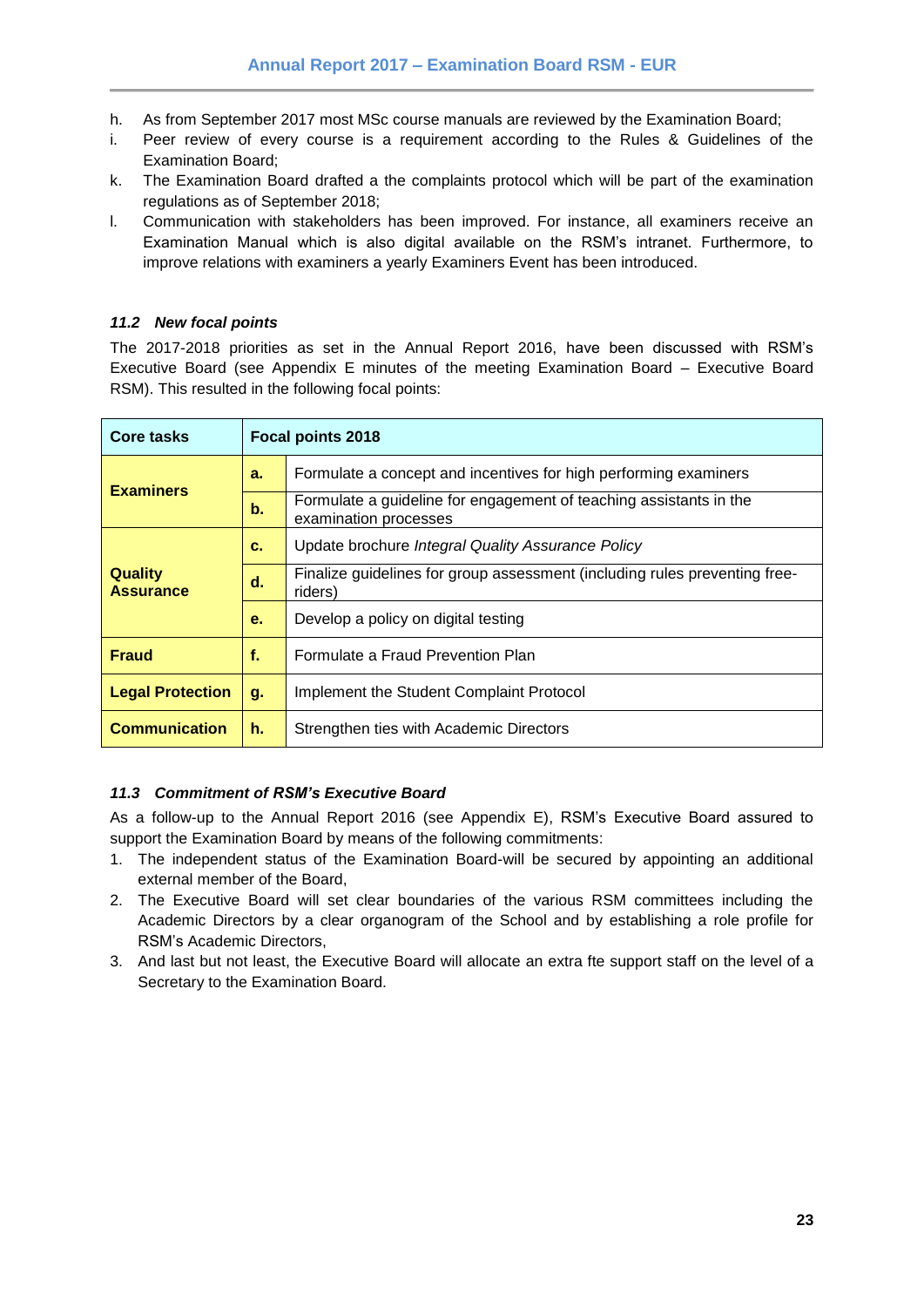## <span id="page-23-0"></span>**Appendix A. Tasks of the Examination Board**

The legal framework of the Examination Board RSM - EUR is given by Dutch Law, in particular the Dutch Higher Education and Research Act (*Wet op het hoger onderwijs en wetenschappelijk onderzoek- WHW*). The Examination Board has many different tasks. Generally, the following components can be discerned:

- 1. *Supervisory responsibility with regard to exams and examinations*. This responsibility is manifested in the competence of the Examination Board to:
	- a. award the degree certificate;
	- b. appoint the examiners;
	- c. supervise the quality of final exams, examinations and tests (verification of required exit qualifications);
	- d. take disciplinary action in case of fraud;
	- e. supervise the implementation and execution of the examination regulations with due observance of the common legal principles such as equality, legal security, legitimacy, reasonableness, fair play and so on;
	- f. act as mediator or as the defendant in case of disputes or appeals.
- 2. *Regulatory tasks:* The Examination Board sets rules and gives instructions to the examiners. These rules have been laid down in the *Rules and Guidelines as well as in the Examination Manual for examiners*. These rules concern matters such as order during examinations, fraud, assessment criteria, compensation rules, classifications (such as (summa) cum laude).
- 3. *Tasks that are further defined in the Teaching and Examinations Regulation or 'Onderwijs- en Examenregeling'* (TER or OER) established by the Dean. This concerns the granting of exemptions from the TER in individual cases due to personal circumstances or on grounds of the hardship clause (if a rule in an individual case leads to unreasonable consequences). A few examples are: the granting of exemptions for courses, the interim advice within the framework of the binding study advice, the adjustment of the norm of the binding study advice in the case of personal circumstances, granting extra examination opportunities.
- 4. *Advisory tasks*: the Examination Board advises the Dean regarding the Teaching and Examination Regulations.
- 5. *Mandate*: the Examination Board has been mandated by the Dean to establish the final BSA.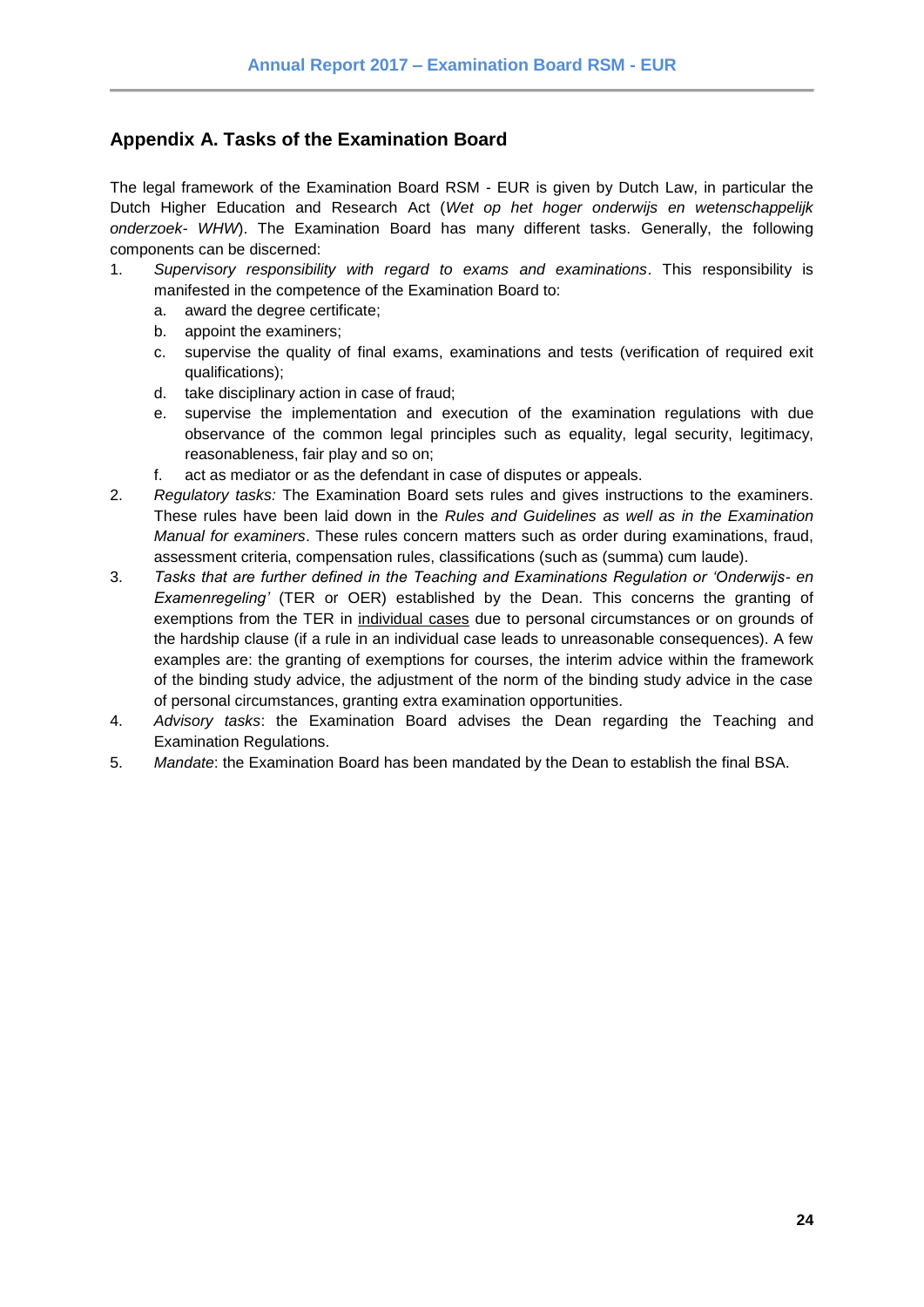## <span id="page-24-0"></span>**Appendix B: Core tasks according to the Inspectorate of Education**

|                         | <b>Core tasks</b>                                                                                                                |
|-------------------------|----------------------------------------------------------------------------------------------------------------------------------|
| 1                       | Periodic verification of whether examinations as a whole test the required exit qualifications                                   |
| $\mathbf{2}$            | Periodic verification of the quality of final student assignments.                                                               |
| 3                       | Periodic verification of the quality of non-final examinations.                                                                  |
| 4                       | Examiners receive guidelines for the creation of examinations.                                                                   |
| 5                       | Examiners receive guidelines for the administration of examinations.                                                             |
| 6                       | Examiners receive guidelines for the assessment of examinations and determining results.                                         |
| $\overline{\mathbf{r}}$ | Monitoring compliance with guidelines.                                                                                           |
| 8                       | Appointment of examiners for a specific component of the study programme.                                                        |
| 9                       | Establishing a procedure to be followed by examiners in suspected cases of fraud.                                                |
| 10                      | Investigation in 2012/2013 as to whether examiners act in accordance with the guidelines and<br>regulations pertaining to fraud. |

*Source:* **Table 5.1a** *from the Research Report "Further Improvement, Examination boards in higher education", Inspectorate of Education, 2015*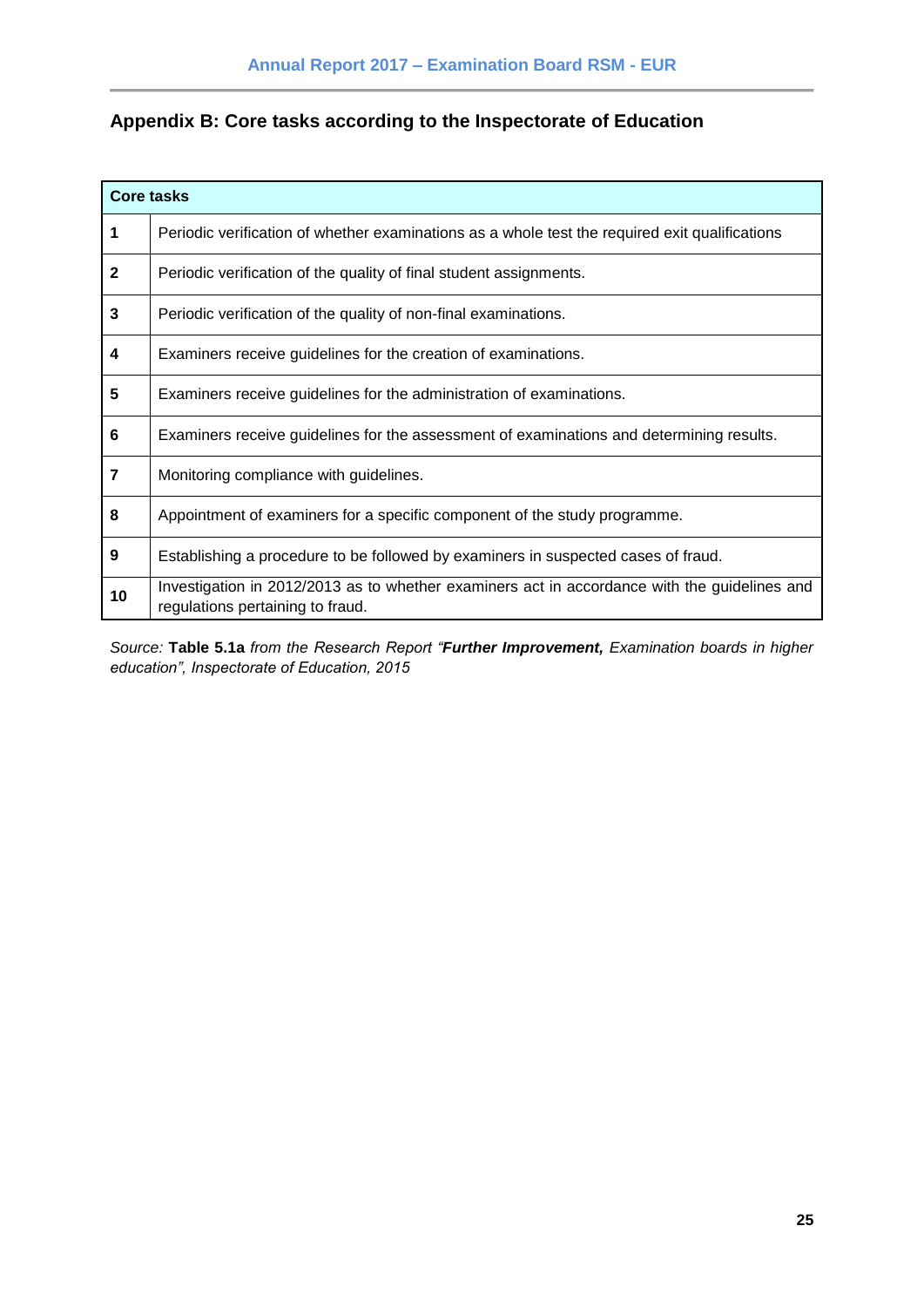## <span id="page-25-0"></span>**Appendix C. Students per programme (per 01/09/2017)**

| <b>Programme</b>         | <b>CROHO</b>   | language     | <b>ECTS</b><br>credits   | full time<br>/ part<br>time | 2013 | 2014 | 2015           | 2016 | 2017 |
|--------------------------|----------------|--------------|--------------------------|-----------------------------|------|------|----------------|------|------|
| <b>BScBA</b>             | 50015          | <b>Dutch</b> | 180                      | ft                          | 2040 | 2014 | 1954           | 1954 | 2136 |
| <b>BScIBA</b>            | 50952          | Eng.         | 180                      | ft                          | 1181 | 1268 | 1437           | 1490 | 1507 |
| <b>MScBA AFM</b>         | 60644          | Eng.         | 60                       | ft                          | 203  | 335  | 184            | 173  | 159  |
| <b>MSc MiM</b>           | 60644          | Eng.         | $60 + 30$                | ft                          |      |      | 157            | 155  | 143  |
| <b>MScBIM</b>            | 60453          | Eng.         | 60                       | ft                          | 232  | 240  | 285            | 436  | 469  |
| <b>MScCHEB</b>           | 60454          | Eng.         | 60                       | ft                          | 46   | 14   | $\overline{2}$ | 1    |      |
| <b>MScSE</b>             | 60455          | Eng.         | 60                       | ft                          | 76   | 73   | 89             | 91   | 59   |
| <b>MScFI</b>             | 60409          | Eng.         | 60                       | ft                          | 492  | 430  | 481            | 504  | 484  |
| MScFI-Advanced           | 60409          | Eng.         | 60                       | ft                          |      |      |                | 38   | 84   |
| <b>MScGBS</b>            | 60456          | Eng.         | 60                       | $\ensuremath{\mathsf{ft}}$  | 69   | 43   | 55             | 112  | 134  |
| <b>MScHRM</b>            | 60645          | Eng.         | 60                       | ft                          | 68   | 52   | 40             | 53   | 48   |
| <b>MScMI</b>             | 60458          | Eng.         | 60                       | ft                          | 81   | 75   | 94             | 118  | 128  |
| <b>MScMM</b>             | 60063          | Eng.         | 60                       | ft                          | 279  | 217  | 221            | 243  | 257  |
| <b>MScOCC</b>            | 60457          | Eng.         | 60                       | $\ensuremath{\mathsf{ft}}$  | 78   | 50   | 52             | 57   | 54   |
| <b>MScSCM</b>            | 60093          | Eng.         | 60                       | ft                          | 231  | 196  | 214            | 239  | 229  |
| <b>MScSM</b>             | 60066          | Eng.         | 60                       | ft                          | 357  | 282  | 266            | 245  | 247  |
| <b>PMB</b>               | 60644          | <b>Dutch</b> | 60                       | pt                          | 181  | 181  | 229            | 267  | 285  |
| <b>MScIM - CEMS</b>      | 60256          | Eng.         | 90                       | ft                          | 127  | 127  | 132            | 140  | 132  |
| premaster NL             |                | Dutch        | ca 30                    | ft                          | 231  | 252  | 102            | 18   | 23   |
| premaster EN             | $\overline{a}$ | Eng.         | ca 30                    | ft                          | 54   | 54   | 27             | 24   | 38   |
| <b>ERIM Research MSc</b> | 60313          | Eng.         | 120                      | $\ensuremath{\mathsf{ft}}$  | 28   | 23   | 22             | 22   | 23   |
| <b>MScCC</b>             | 75049          | Eng.         | 60                       | pt                          | 95   | 93   | 54             | 27   | 56   |
| exchange/participants    | $\overline{a}$ |              | $\overline{\phantom{a}}$ | ٠                           | 496  | 482  | 435            | 432  | 463  |
| total                    |                |              |                          |                             | 6645 | 6501 | 6532           | 6839 | 7158 |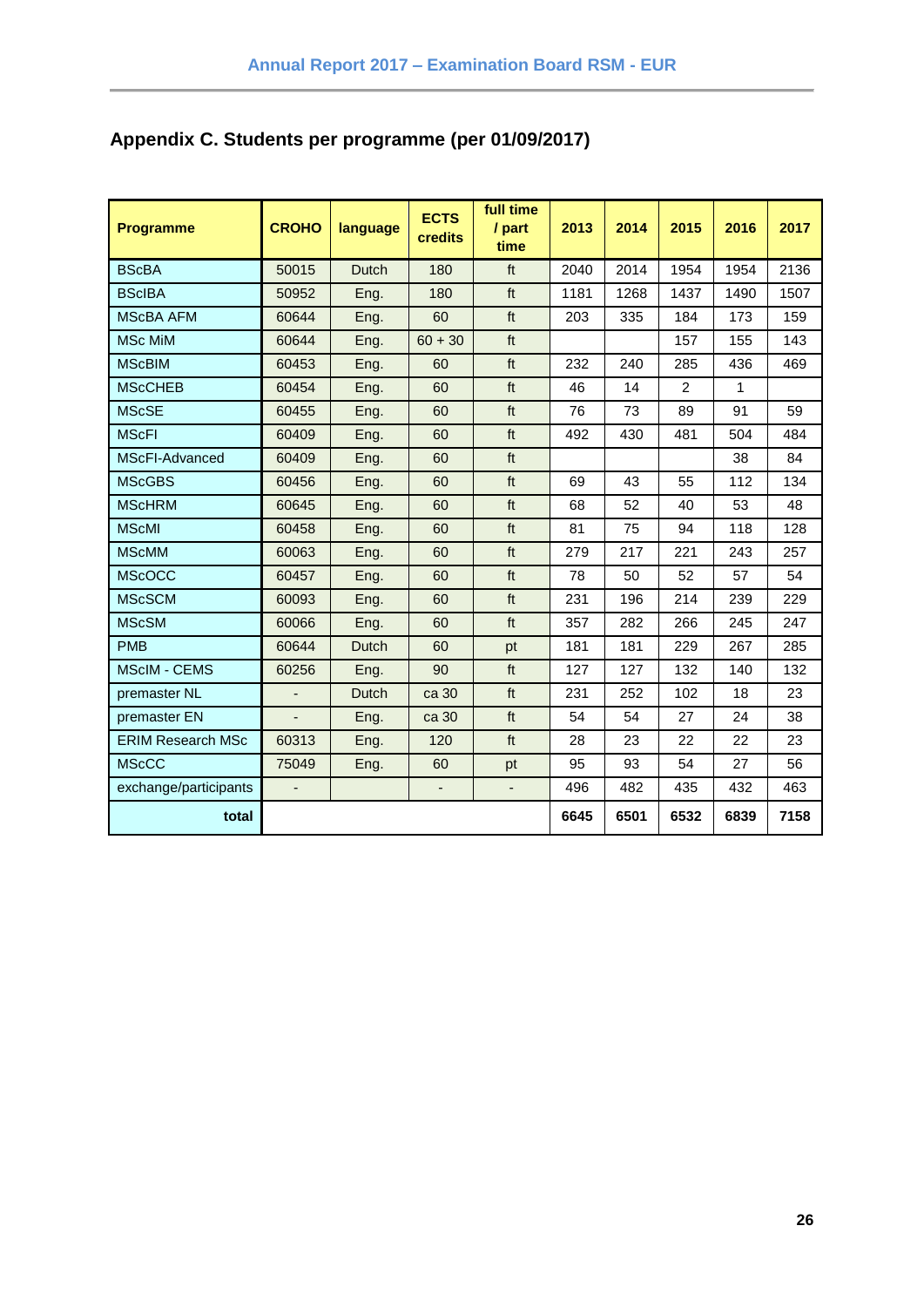## <span id="page-26-0"></span>**Appendix D. Portfolio allocation of the Examination Board**

| Allocation of tasks by subject                                                                                                                                                                                                                                                                                                                                       | <b>Board member</b>                      |
|----------------------------------------------------------------------------------------------------------------------------------------------------------------------------------------------------------------------------------------------------------------------------------------------------------------------------------------------------------------------|------------------------------------------|
| Chairman<br>Representation EB (OVE, PM, AD)<br>Signing of diplomas<br>Appointment of examiners<br>-<br>Issues related to post-experience master programmes<br>-<br>Issues related to PhD-trajectories<br>$\overline{\phantom{0}}$                                                                                                                                    | Prof.dr. L.C.P.M. Meijs<br>(Chairman)    |
| <b>External input</b><br>Issues related to external input such as exemptions on the<br>basis of competencies gained elsewhere, Exchange,<br>Electives, Minors;<br>Fraud (acting)                                                                                                                                                                                     | Dr. E.A. van der Laan                    |
| <b>Quality control</b><br><b>Examination monitoring</b><br><b>Examiners regulations</b><br>Complaints regarding examinations MSc programmes<br>Issues related to the PMB Programme                                                                                                                                                                                   | Ir. A.J. Roodink (Vice Chairman)         |
| <b>External member</b>                                                                                                                                                                                                                                                                                                                                               | Dr. M.B.J. Schauten                      |
| <b>Study progress Bachelor 1</b><br><b>BSA</b><br>$\overline{\phantom{0}}$<br>Other issues related to Bachelor 1<br>Functional impairment<br>Complaints regarding examinations BSc programmes<br>Fraud                                                                                                                                                               | vacancy                                  |
| Graduation routes (bachelors' and masters')<br>Issues related to graduation such as thesis defence via<br>Skype, alternative composition of thesis committees,<br>postponement of deadlines;<br>Supervisor Thesis Quality Check committee (PM);<br>Issues related to pre-experience MSc's including ERIM<br>Research Master                                          | Dr. A. Slangen (until 1 October<br>2017) |
| Supervising the implementation of and derogation from<br>Examination rules / bachelors' programmes<br>Request for extra examination opportunities<br>Request for alternative examination forms<br>Validity terms of examinations<br>Exemption for practical assignments<br>Other issues related to Bachelor 2 & 3<br>Plagiarism (structural issues such as scanners) | Dr. B.H.E. Wempe                         |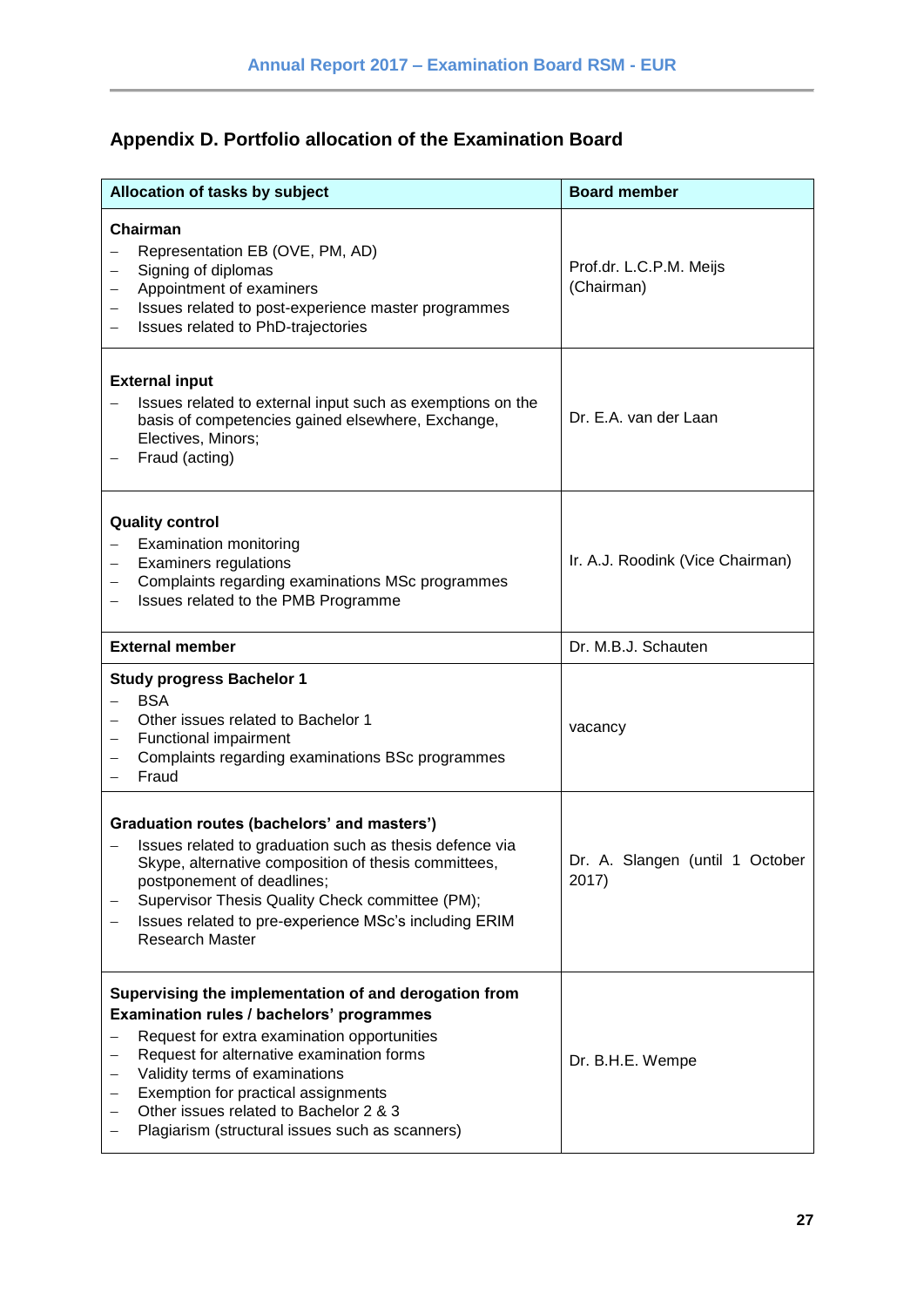## <span id="page-27-0"></span>**Appendix E. Minutes of the meeting Examination Board – Executive Board RSM**

Date: 21 December 2017 and follow-up on 21 February 2018

#### **Attendance**

Prof.dr. E. Waarts (Dean of Degree Programmes), prof.dr. D. van Dierendonck (Vice-Dean), prof.dr. L.C.P.M. Meijs (Chairman Examination Board RSM), mr. C.M. Dirks –van den Broek (Managing Director Examination Board RSM - EUR), drs. W.F. Mijnhardt (Policy Director), ir. A.J. Roodink (Vice Chairman Examination Board RSM - EUR).

#### **Agenda & input**

- 1. Presentation Annual Report Examination Board 2016 (PowerPoint presentation and report 2016)
- 2. Focal points 2017 2018

#### **Annual report 2016**

Professor Meijs briefly outlines the Annual Report 2016 using PowerPoint slides. Strong points are the improved relations with RSM's examiners – by the explicit appointment of the examiners, the introduction of the Examiners Event, the digital Examination Manual and the introduction of Risboworkshops – and the improved Examination Monitor. Nevertheless, there are still major challenges to face such as strengthening the ties with the Academic Directors (who are unfamiliar with the position and competencies of the Examination Board), dealing with the increase of juridification of appeals and complaints procedures (more lawyers are involved which means more emphasis on formal procedures than the individual context) and the increased workload of the Examination Board-members and supporting staff (due to more programmes, more students, more examiners, more rules). In addition, the image of the Examination Board needs special attention: it is perceived as too slow and too much red tape. This is to some extent a consequence of the hybrid legal portfolio of the Examination Board: it has not only executive powers such as granting exemptions to individual students but above all supervisory powers regarding quality assurance of examinations as well as legislative and judiciary powers.

#### **Focal points 2017 - 2018**

Concerning the follow-up to the annual report, professor Meijs reflects on the focal points. Most of the set priorities for the years 2016 – 2018 have been met. The priorities for 2017 and 2018 are discussed and there is consensus on the following:

- RSM's Testing Policy will be updated;
- A policy on group assessments and prevention of free–riding will be formulated;
- Ties between Examination Board and Academic Directors will be strengthened;
- A fraud prevention plan will be established;
- A students' complaint protocol will be established to funnel complaints;
- A guideline for engagement of teaching assistants in the examination processes will be formulated;
- A policy on digital testing will be developed in consultation with the Learning Innovation Team.

#### **Agreements**

To achieve the discussed priorities, the Executive Board and the Examination Board agree upon the following:

- 4. The independent status of the Examination Board-will be secured by appointing an additional external member of the Board,
- 5. The Executive Board will set clear boundaries of the various RSM committees including the Academic Directors by a clear organogram of the School and by establishing a role profile for RSM's Academic Directors,